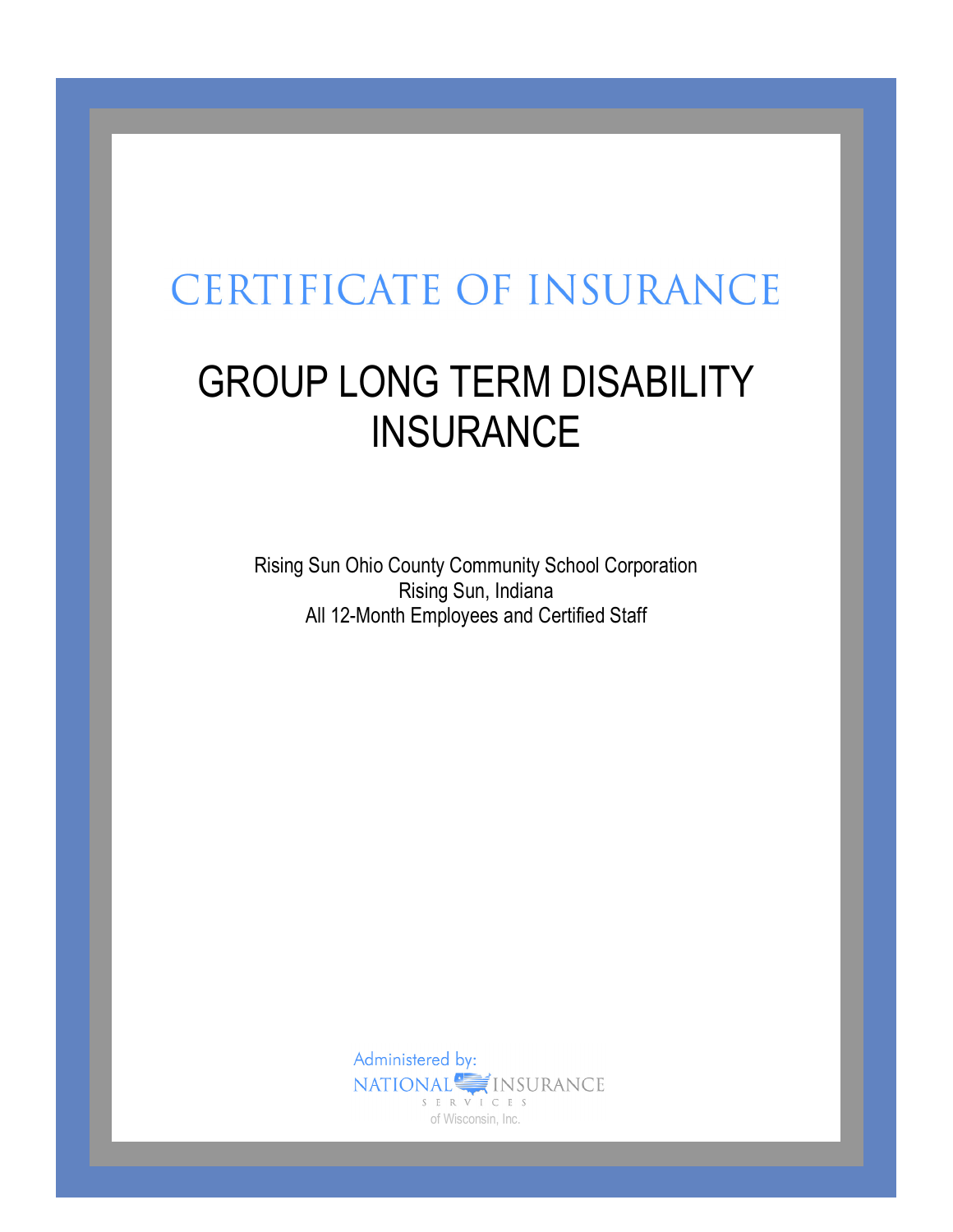#### **MADISON NATIONAL LIFE INSURANCE COMPANY, INC.**

#### 1241 John Q. Hammons Drive · Madison, WI 53717

#### GROUP LONG TERM DISABILITY INSURANCE CERTIFICATE OF COVERAGE

The Group Policy has been issued to the Policyowner. No coverage under the Group Policy is in effect until approved in writing by Madison National Life Insurance Company, Inc.

The Employer must apply for group long term disability insurance coverage under the Group Policy and join the Policyowner by submitting a completed Joinder Agreement and agreeing to pay premiums. The Group Policy contains numerous optional and variable provisions. The options and variables we have approved for the Employer's coverage under the Group Policy are contained in the Joinder Agreement and the Certificate(s) of Coverage. Only those provisions of the Group Policy which appear in the Joinder Agreement and the Certificate(s) of Coverage will apply to the Employer's coverage under the Group Policy. All provisions on this and the following pages are part of the Certificate of Coverage.

The Group Policy is on file and available for review at the main office of the Policyholder. The Certificate summarizes and explains the parts of the Group Policy that apply to you. This certificate is not an insurance policy. In the event of any conflict between the Group Policy and the Certificate, the Group Policy will control.

This Certificate replaces any other Certificates previously provided to you under the Group Policy.

Unless defined differently within a particular provision, the terms "you" and "your" mean the Eligible Person. "We", "us" and "our" mean Madison National Life Insurance Company. Other defined terms appear with their initial letters capitalized. References to section headings appear in quotation marks.

#### **MADISON NATIONAL LIFE INSURANCE COMPANY, INC.**

By

Larry R Graham

Larry R. Graber President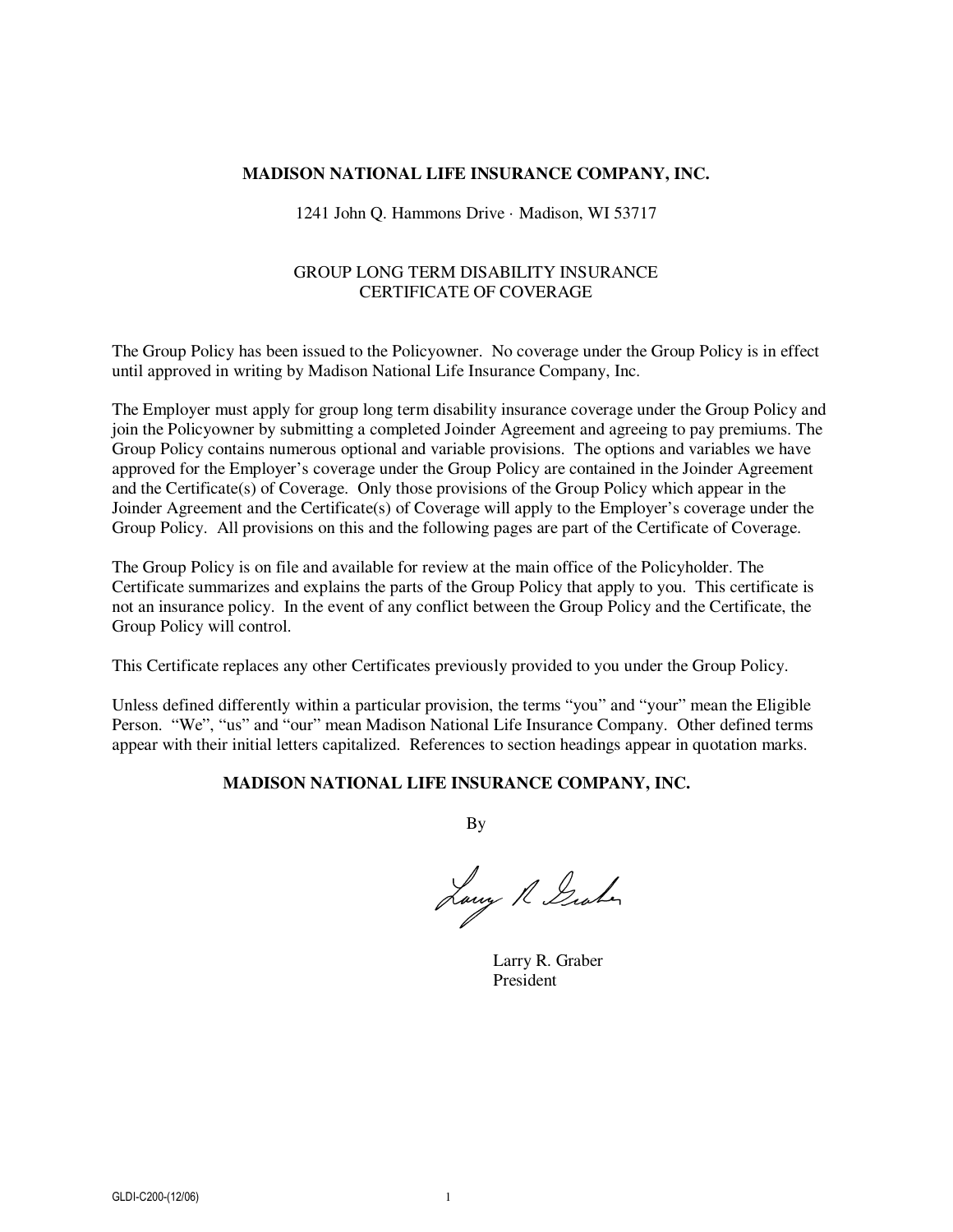#### TABLE OF CONTENTS

| I.     |                                                                               |  |  |
|--------|-------------------------------------------------------------------------------|--|--|
| П.     |                                                                               |  |  |
| Ш.     |                                                                               |  |  |
| IV.    |                                                                               |  |  |
| V.     |                                                                               |  |  |
| VI.    |                                                                               |  |  |
| VII.   |                                                                               |  |  |
| VIII.  |                                                                               |  |  |
| IX.    |                                                                               |  |  |
| Х.     |                                                                               |  |  |
| XI.    |                                                                               |  |  |
| XII.   |                                                                               |  |  |
| XIII.  |                                                                               |  |  |
| XIV.   |                                                                               |  |  |
| XV.    |                                                                               |  |  |
| XVI.   |                                                                               |  |  |
| XVII.  |                                                                               |  |  |
| XVIII. |                                                                               |  |  |
| XIX.   |                                                                               |  |  |
| XX.    |                                                                               |  |  |
| XXI.   |                                                                               |  |  |
| XXII.  |                                                                               |  |  |
| XXIII. |                                                                               |  |  |
| XXIV.  |                                                                               |  |  |
| XXV.   |                                                                               |  |  |
| XXVI.  |                                                                               |  |  |
|        |                                                                               |  |  |
|        | XXVIII. TERMINATION OR AMENDMENT OF THE GROUP POLICY AND EMPLOYER COVERAGE 26 |  |  |
| XXIX.  |                                                                               |  |  |
| XXX.   |                                                                               |  |  |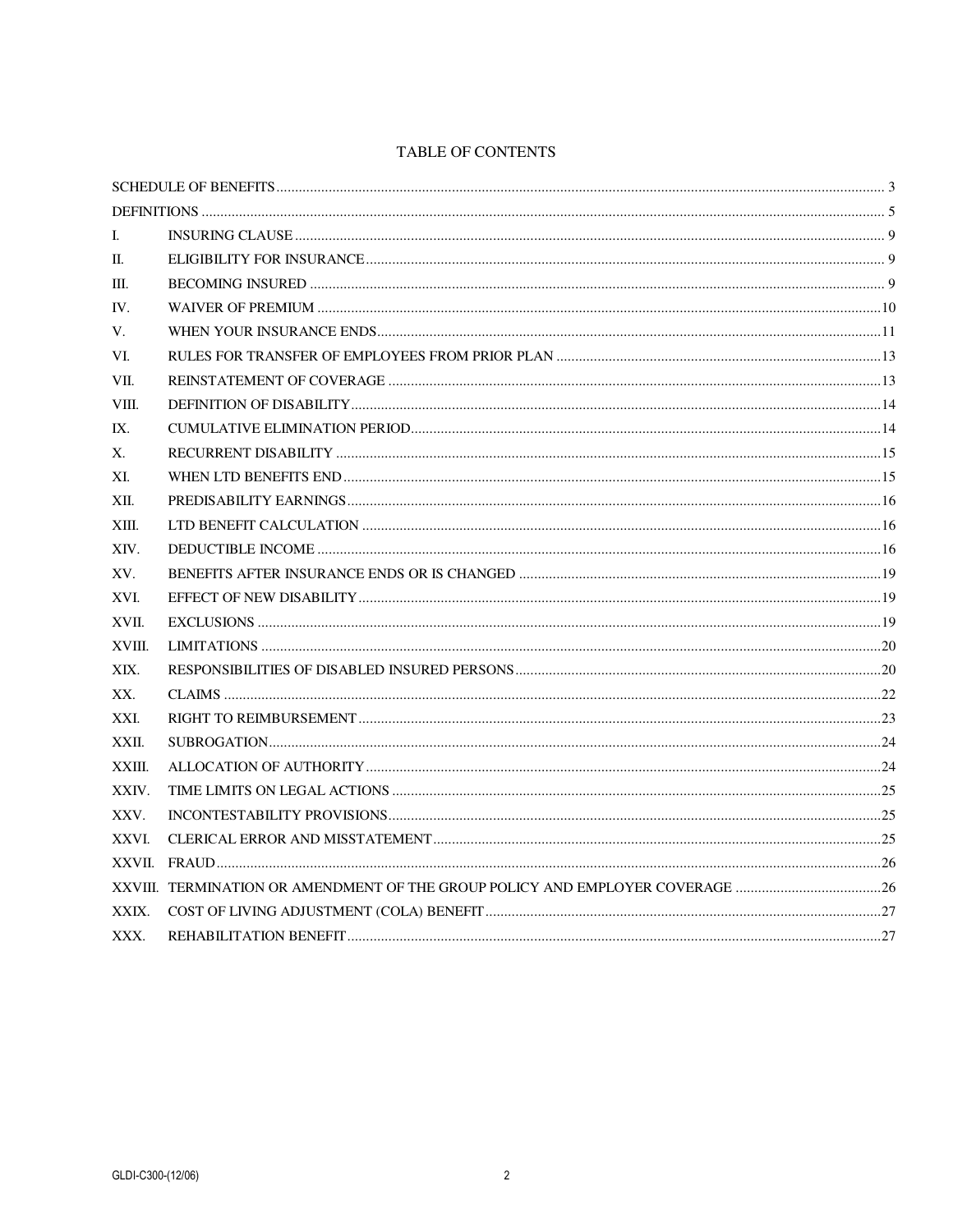# **SCHEDULE OF BENEFITS**

| $Employer(s)$ :                           | Rising Sun Ohio County Community School<br>Corporation                                                                                            |
|-------------------------------------------|---------------------------------------------------------------------------------------------------------------------------------------------------|
| Plan Number:                              | 6794                                                                                                                                              |
| Original Plan Effective Date:             | June 1, 2009                                                                                                                                      |
| Revised Effective Date:                   | November 1, 2017                                                                                                                                  |
| Eligible Class:                           | Class 01: All 12-Month Employees and Certified<br>Staff                                                                                           |
| <b>Employer Premium Contribution:</b>     | .40% per \$100 of covered payroll Employer paid<br>with the balance Employee paid                                                                 |
| <b>Elimination Period:</b>                | Greater of 180 consecutive calendar days or end<br>of accumulated sick pay                                                                        |
| Minimum Hourly Work Requirement:          | 30 hours per week                                                                                                                                 |
| <b>Waiting Period:</b>                    | None                                                                                                                                              |
| Evidence of Insurability:                 | Required for Late Enrollees, Increases and<br>amounts exceeding the Guarantee Issue                                                               |
| <b>Employee Eligibility Date:</b>         | First of month following completion of the<br><b>Waiting Period</b>                                                                               |
| <b>Minimum Participation Requirement:</b> | 100%                                                                                                                                              |
| Leaves and Sabbaticals:                   | Coverage with premium payment while on<br><b>FMLA</b> leave<br>Coverage with premium payment for up to 12<br>months while on Paid or Unpaid Leave |
| Definition of Disability:                 | Partial                                                                                                                                           |
| Own Occupation Period:                    | 60 months following the end of the Elimination<br>Period                                                                                          |
| Any Occupation Period:                    | From the end of the Own Occupation Period to<br>the end of the Maximum Benefit Period                                                             |
| <b>Cumulative Elimination Period:</b>     | 15 Working Days                                                                                                                                   |
| <b>Recurrent Disability:</b>              | 3 months                                                                                                                                          |
| Predisability Earnings:                   | Base pay only                                                                                                                                     |
| Maximum Monthly Covered Salary:           | \$8,750                                                                                                                                           |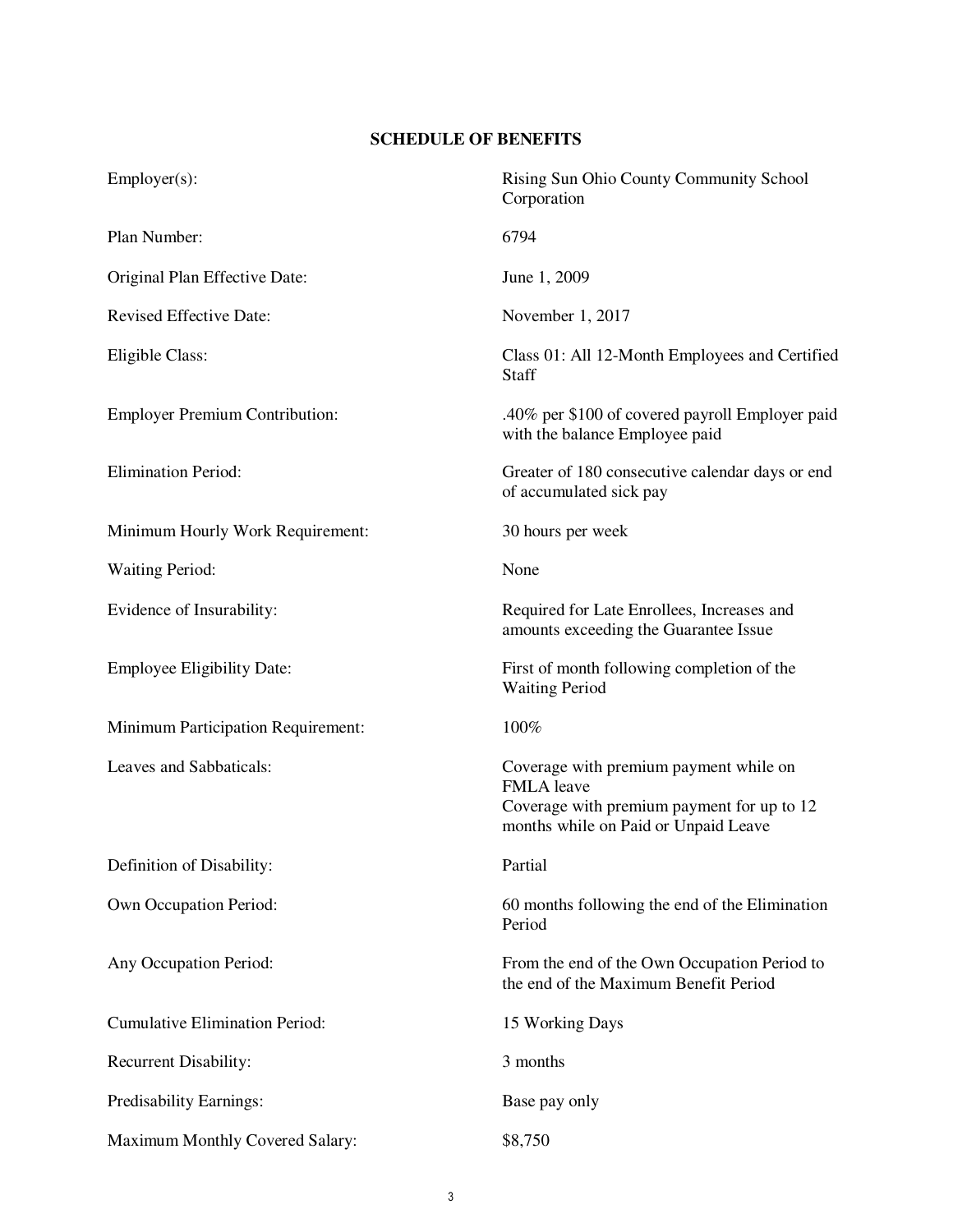Minimum Monthly Benefit:  $$50$ Maximum Benefit Period:

LTD Benefit Percentage: 66 2/3% for the first 5 years; 90% thereafter Maximum Monthly Benefit:  $$5,834$  for the first 5 years; \$7,875 thereafter Guarantee Issue: \$5,834 for the first 5 years; \$7,875 thereafter

| Age at        | <b>Benefit Duration</b> |
|---------------|-------------------------|
| Disablement   |                         |
| Less than age | to age 65               |
| 60            |                         |
| 60-68         | to the earlier of age.  |
|               | 70 or 5 years           |
| 69-74         | to the earlier of age   |
|               | 75 or 1 year            |
| 75 and over   | 6 months                |

| LTD Benefit Calculation:           | Standard – Non-Contract Day                                     |
|------------------------------------|-----------------------------------------------------------------|
| <b>State Disability Benefits:</b>  | No Integration with ISTRF; Full Integration with<br><b>PERF</b> |
| Social Security Integration:       | <b>Full Family</b>                                              |
| Freeze Type:                       | Social Security Freeze                                          |
| <b>Mental Disorder Limitation:</b> | 60 Months unless hospital confined                              |
| <b>Substance Abuse Limitation:</b> | 60 Months unless hospital confined                              |
| Claim Payment Method:              | Monthly                                                         |
| Cost of Living Adjustment:         | Included                                                        |
| <b>Rehabilitation Benefit:</b>     | Included                                                        |
|                                    |                                                                 |

GLDI-C400-(12/06) Rev. 11/2/17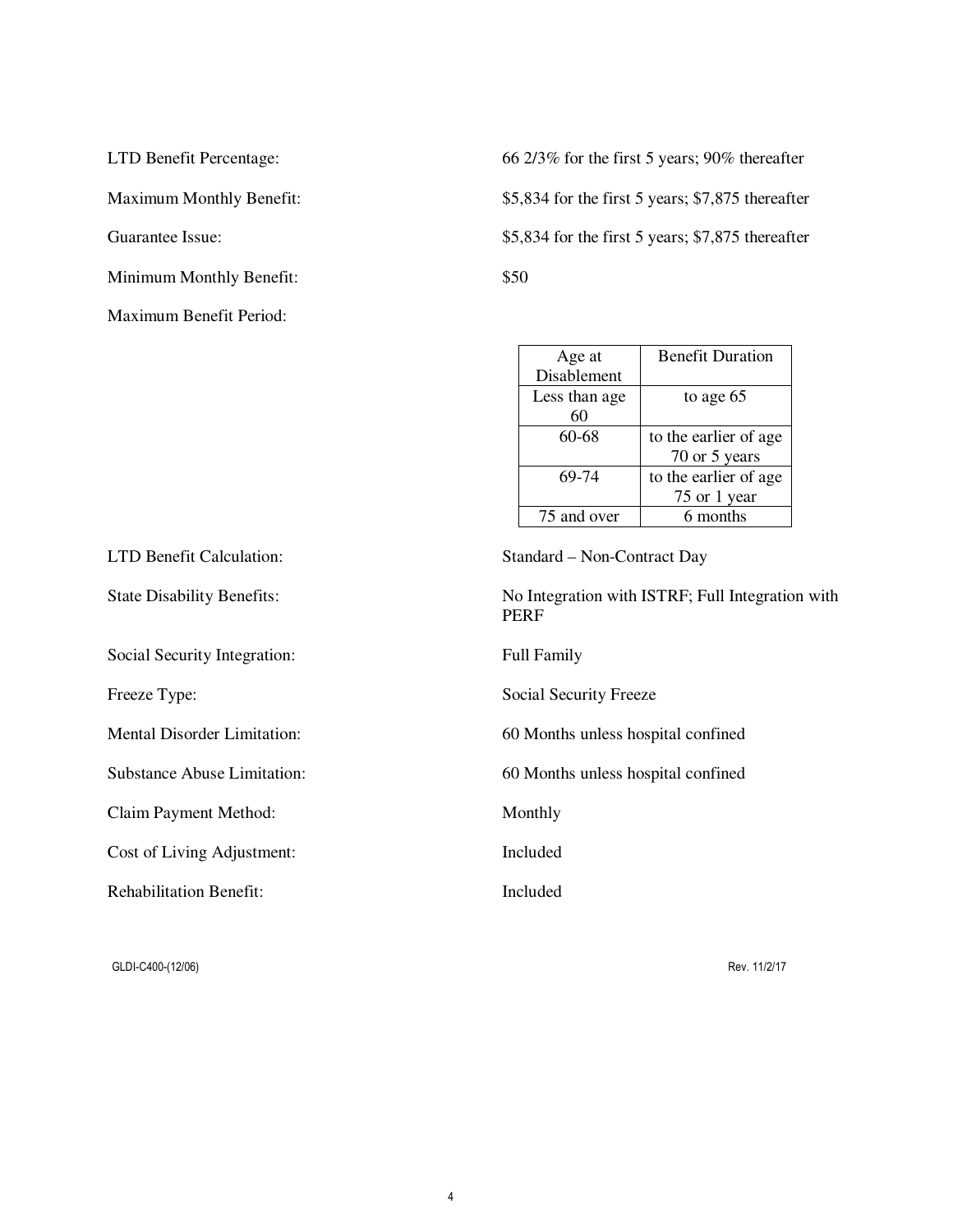#### **DEFINITIONS**

**Active Work** and **Actively at Work** are defined in Section II.

**Any Occupation** means any job for which you are qualified by education, training, or experience regardless of whether you are working in that or another occupation.

**Contributory** means that you pay all or a portion of the premium for insurance.

**CPI-W** means the Consumer Price Index for Urban Wage Earners and Clerical Workers published by the United States Department of Labor. If the CPI-W is discontinued or changed, we may use a comparable index. Where required, we will obtain prior state approval of the new index.

**Deductible Income** is defined in Section XIV.

**Disability** and **Disabled** are defined in Section VIII.

**Eligible Class** means an employment classification defined by the Employer and specified in the "Schedule of Benefits". You must be a member of an Eligible Class in order to be eligible for insurance under the Group Policy.

**Eligible Person** is defined in Section II.

**Elimination Period** means the period of time that you must be continuously Disabled before LTD Benefits become payable. No LTD Benefits are payable during the Elimination Period. Your Elimination Period is specified in the "Schedule of Benefits".

**Employee** is defined in Section II.

**Employer** means an employer (including approved affiliates and subsidiaries) participating in Schools Insurance Fund of Wisconsin and to which we have assigned a Plan Number and issued a Joinder Agreement.

**Evidence of Insurability** is defined in Section III.

**Group Policy** with respect to the Policyowner means the group LTD insurance policy issued by us to the Policyowner. Group Policy with respect to an Employer means only those provisions of the Group Policy, including the options and variables requested by the Employer, that we have approved for that Employer with respect to its eligible employees. The Employer's coverage under the Group Policy is described in the Joinder Agreement provided by us to the Employer and identified by the Plan Number.

**Gross LTD Benefit** is defined in Section XIII.

**Guarantee Issue** is the amount of coverage provided, up to the Maximum Monthly Benefit, which is not subject to Evidence of Insurability.

**Hospital** means a legally operated hospital providing full-time medical care and treatment under the direction of a full-time staff of licensed physicians. Rest homes, nursing homes, convalescent homes, homes for the aged and facilities primarily affording custodial, educational, or rehabilitative care are not Hospitals.

**Injury** means a bodily injury that is the direct result of an accident, and results directly and independent of disease or bodily infirmity, and which in and of itself results in your Disability within 90 days.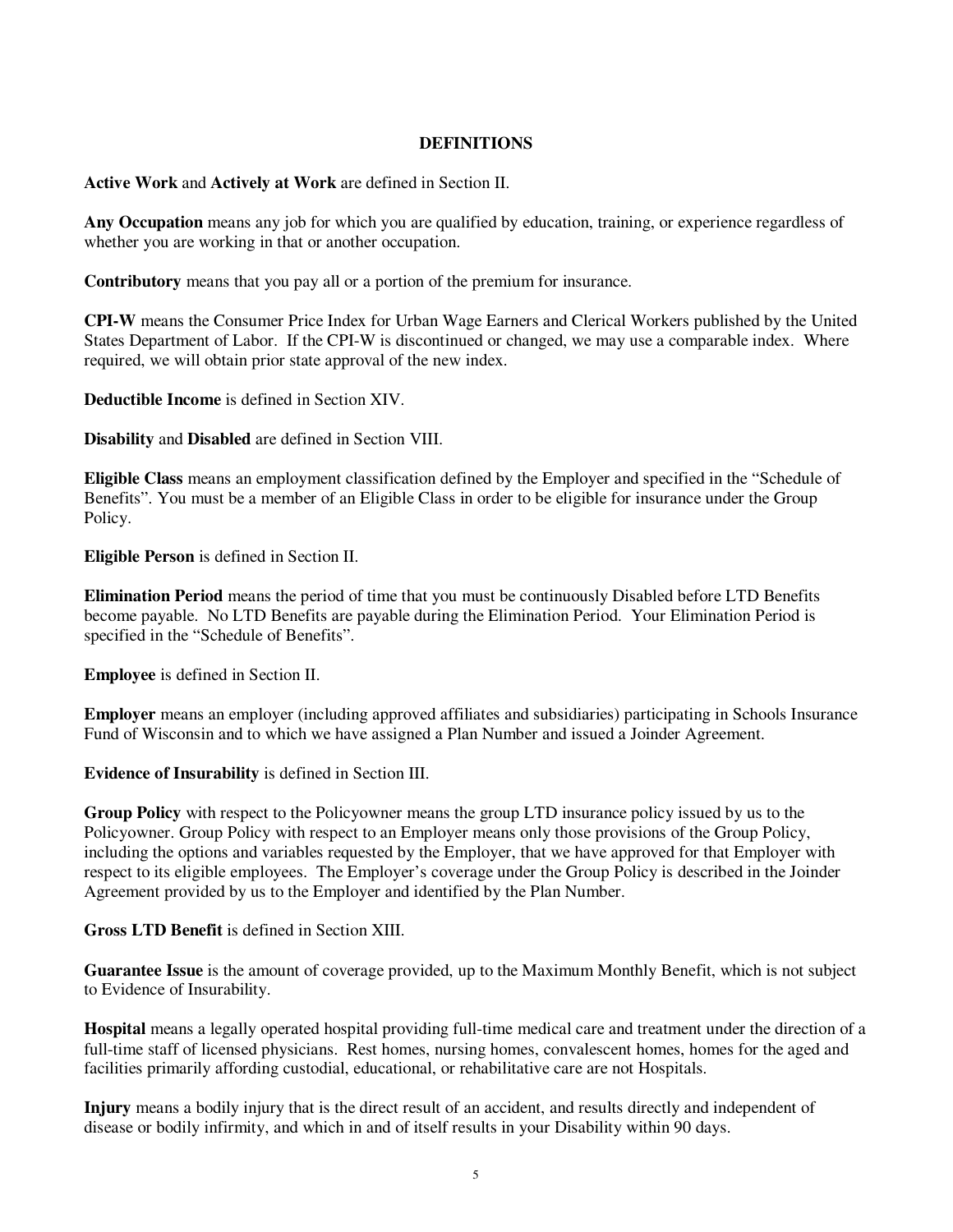**Insured Person** means an Eligible Person whose coverage has become effective under the Group Policy.

**Joinder Agreement** means the document entered into between the Policyowner, the Employer and us describing the coverage requested by the Employer with respect to its Employees, which has been approved by us and assigned a Plan Number.

**Late Enrollee** means an Employee who applies for coverage under the Group Policy more than 31 days after becoming an Eligible Person.

**LTD** means long term disability.

**LTD Benefit** means the net benefit payment due to you after deductions are applied to your Gross LTD Benefit as provided for under the Group Policy. Your LTD Benefit is calculated under Section XIII.

**Material Duties** is defined in Section II.

**Maximum Benefit Period** means the longest period for which LTD Benefits are payable for any one period of continuous Disability, whether from one or more causes. It begins at the end of the Elimination Period. No LTD Benefits are payable after the end of the Maximum Benefit Period, even if you are still Disabled. Your Maximum Benefit Period is specified in the "Schedule of Benefits".

**Mental Disorder** means any mental, emotional, behavioral, psychological, personality, cognitive, mood or stressrelated abnormality, disorder, disturbance, dysfunction or syndrome listed in the latest edition of American Psychiatric Association Diagnostic and Statistical Manual or the International Classification of Disease.

**Noncontributory** means the Employer pays the entire premium for insurance.

**Own Occupation** means the occupation you routinely perform for the Employer at the time Disability begins. We will look at your occupation as it is normally performed in the national economy, instead of how the work tasks are performed for a specific employer or at a specific location.

**Physical Disease** means a physical disease entity or process that produces structural or functional changes in the body as diagnosed by a Physician. Physical Disease includes Pregnancy.

**Physician** means a licensed medical professional under the laws of a state of the United States of America, acting within the scope of such license, who is permitted by law to prescribe medications and practice independent of supervision.

For the purpose of this Group Policy, Physician will not include you or your Spouse, or the brother, sister, parent or child of either an Insured Person or an Insured Person's Spouse.

**Plan Effective Date** means the date on which the Group Policy (with respect to the Employer) becomes effective.

**Plan Number** means the number used by us to reference an Employer and the terms of coverage specified under that Employer's Joinder Agreement.

**Policyowner** means Schools Insurance Fund of Wisconsin.

**Predisability Earnings** is defined in Section XII.

**Pregnancy** means your pregnancy, childbirth, or related medical conditions, including complications of pregnancy.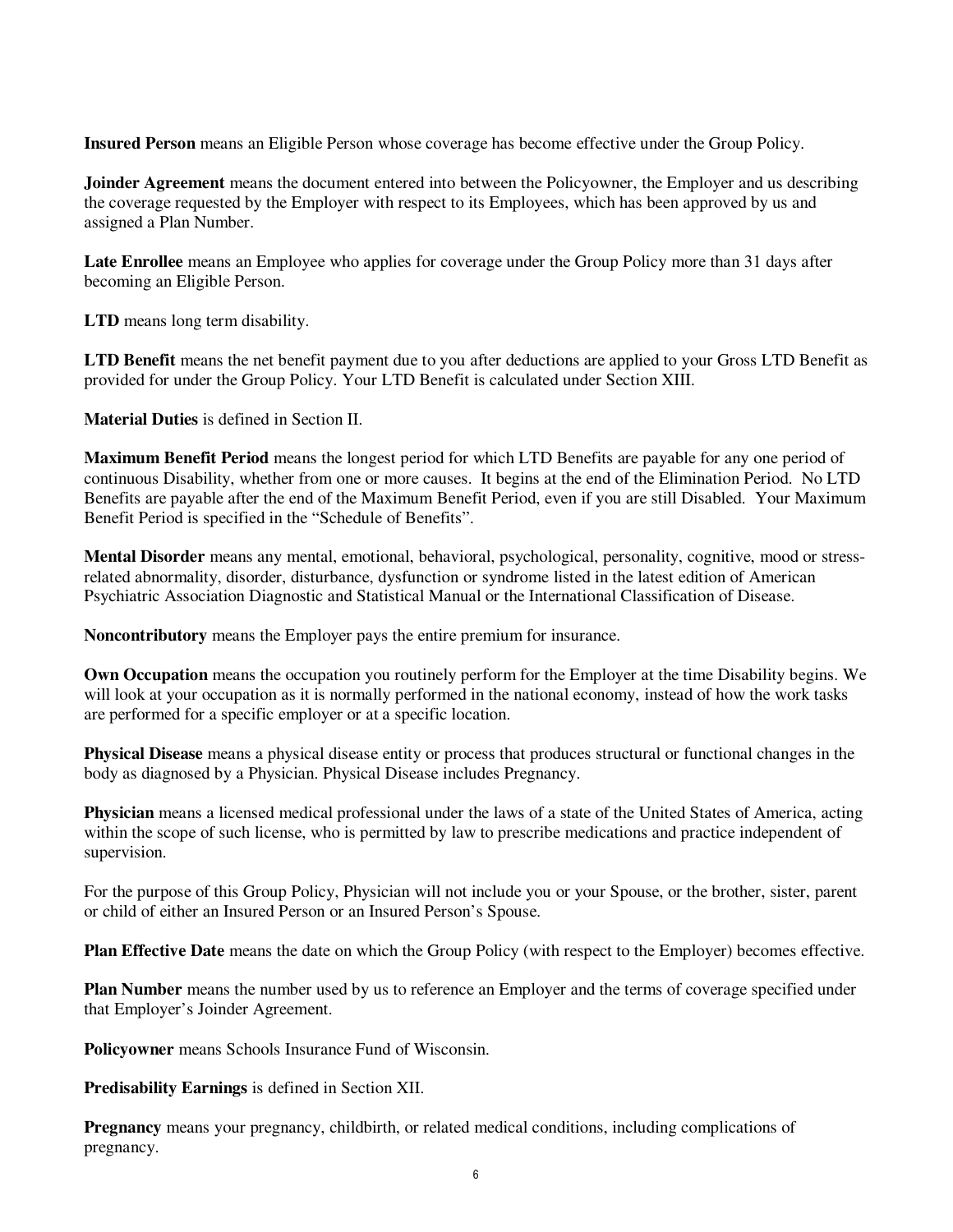**Prior Plan** means an Employer's group long term disability insurance plan in effect on the day immediately preceding the Plan Effective Date under this Group Policy.

**Proof of Loss** is defined in Section XX.

## **Regular Care of a Physician** means:

- 1. that you personally visit a Physician as frequently as is medically required according to standard medical practice, but in no event less than annually, to effectively manage and treat your disabling condition(s);
- 2. that your Physician is rendering appropriate treatment and care for the disabling condition(s) which conform(s) with standard medical practice and is the most appropriate for the disabling condition(s), according to standard medical practice; and
- 3. that you are complying with all aspects of the treatment plan prescribed by the Physician.

## **Retirement Date** means the earlier of:

- 1 the date you retire as defined by your Employer;
- 2. the date you become eligible to receive retirement benefits under any pension plan to which the Employer contributes, or
- 3. the date you become eligible to receive retirement benefits under any state or federal retirement plan or under social security law.

**Spouse** means a person to whom you are legally married and from whom you are not legally separated.

**Substance Abuse** means a condition listed in the latest edition of American Psychiatric Association Diagnostic and Statistical Manual or the International Classification of Disease within a classification category or code including but not limited to 291, 292, 303, 304 or 305.

**Waiting Period** is defined in Section II and the "Schedule of Benefits".

**Work Earnings** means your gross monthly earnings from work performed while Disabled.

Work Earnings include earnings from your Employer, any other employer, or self-employment and any sick pay, vacation pay, annual or personal leave pay or other salary continuation earned or accrued while working.

If you are paid in a lump sum or on a basis other than monthly, we will prorate your Work Earnings over the period of time to which they apply. If no period of time is stated, we will use a reasonable one.

In determining your Work Earnings, we:

- 1. will use the financial accounting method you use for income tax purposes, if you use that method on a consistent basis;
- 2. will not be limited to the taxable income you report to the Internal Revenue Service;
- 3. may ignore expenses under section 179 of the IRC as a deduction from your gross earnings;
- 4. may ignore depreciation as a deduction from your gross earnings;
- 5. may adjust the financial information you give us in order to clearly reflect your Work Earnings.

If we determine that your earnings vary substantially from month to month, we may determine Work Earnings by averaging your earnings over the most recent 3 month period. During the Own Occupation Period, you will no longer be Disabled when your average Work Earnings over the last 3 month period equal or exceed 80% of your Predisability Earnings, or when you are capable of earning 80% or more of your Predisability Earnings. During the Any Occupation Period, you will no longer be Disabled when your average Work Earnings over the last 3 month period equal or exceed 80% of your Predisability Earnings, or when you are capable of earning 80% or more of your Predisability Earnings.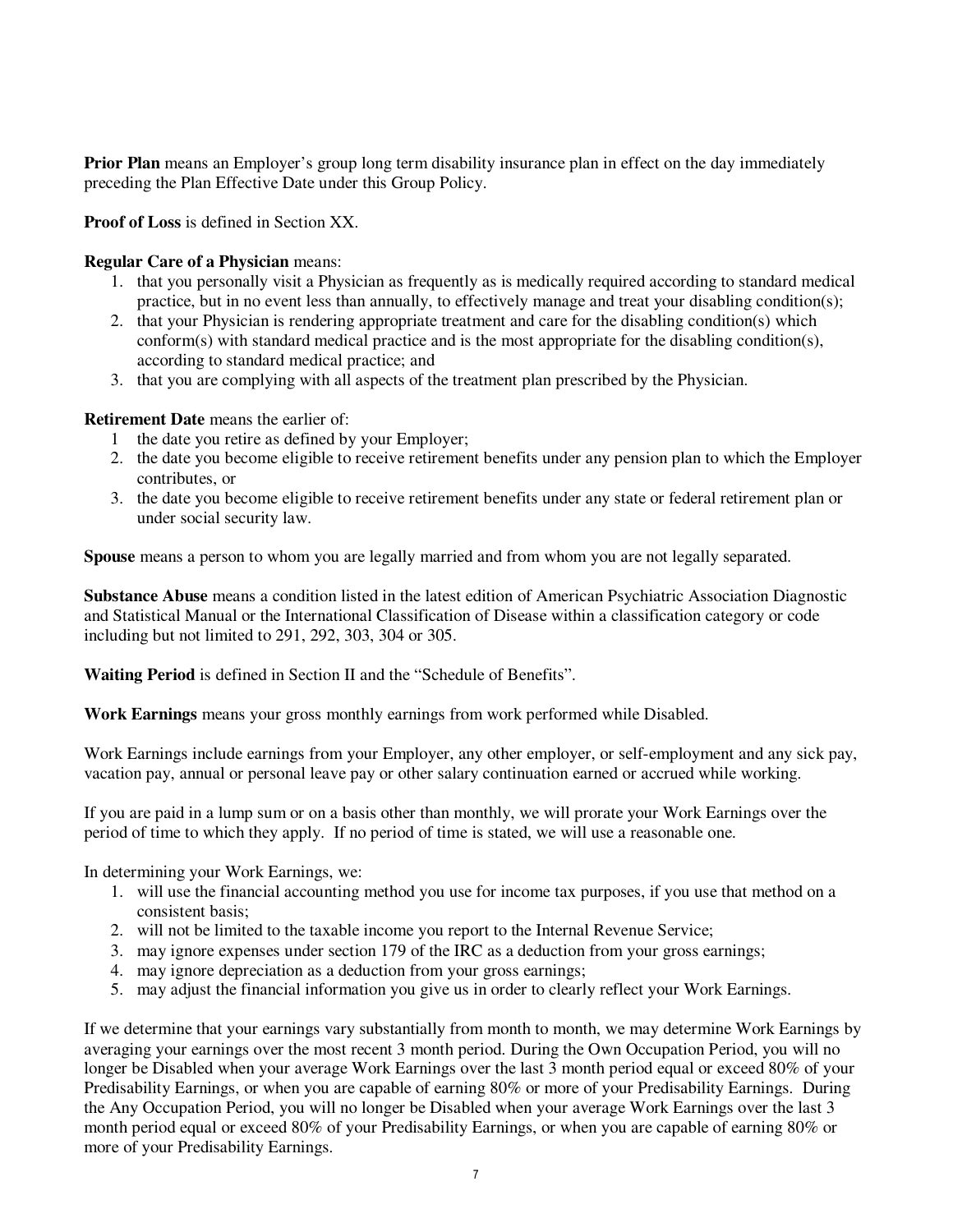GLDI-C500-(12/06)-IN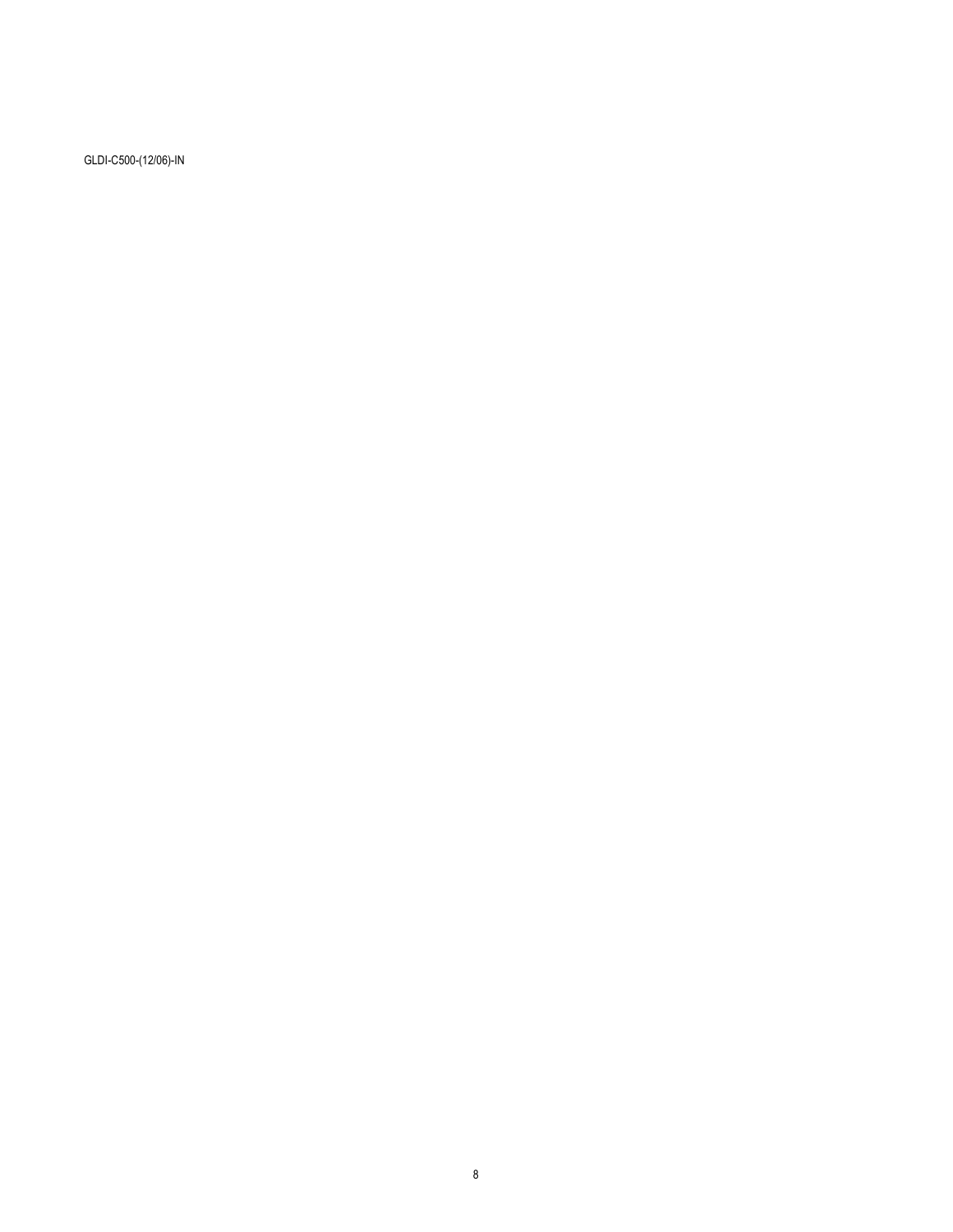## **I. INSURING CLAUSE**

A. If you become Disabled while insured under the Group Policy, we will pay LTD Benefits according to the terms of your Employer's coverage under the Group Policy, after we receive satisfactory Proof of Loss.

GLDI-C600-(12/06)

## **II. ELIGIBILITY FOR INSURANCE**

- A. To be eligible for insurance under the Group Policy, you must be an Eligible Person. An **Eligible Person** is an Employee who has met the following requirements:
	- 1. You must be an Employee. **Employee** means an individual who works for the Employer as a member of an Eligible Class who is reported on the Employer's records for Social Security and tax withholding purposes.
	- 2. You must be a citizen or legal resident of the United States or Canada, and you must reside in the United States or Canada;
	- 3. You must be Actively at Work and capable of sustained Active Work on the effective date of your coverage.
		- a) **Active Work** and **Actively at Work** mean performing all the Material Duties of your Own Occupation at your Employer's usual place of business, and satisfying the Minimum Hourly Work Requirement. Actively at Work will include regularly scheduled days off, holidays, or vacation days, so long as you are capable of Active Work on those days.
		- b) **Minimum Hourly Work Requirement** means the work hours over a given time period that are required of you by your Employer in order to be eligible for coverage. Your Minimum Hourly Work Requirement is specified in the Schedule of Benefits.
		- c) **Material Duties** means the duties generally required by employers in the national economy of those engaged in a particular occupation that cannot be reasonably modified or omitted. In no event will working an average of more than 40 hours per week be considered a Material Duty.
	- 4. You cannot be a temporary or seasonal employee, full-time member of the armed forces of any country, leased employee or independent contractor.
	- 5. You must satisfy your Waiting Period. **Waiting Period** means the period of time that you must be Actively at Work as an Employee before your coverage may become effective. Your Waiting Period is specified in the "Schedule of Benefits".

GLDI-C700-(12/06)

## **III. BECOMING INSURED**

- A. To become an Insured Person under the Group Policy, you must be an Eligible Person and meet the following requirements as each may apply:
	- 1. If Evidence of Insurability is required, you must provide such Evidence of Insurability and be approved for coverage by us. The Schedule of Benefits specifies when Evidence of Insurability is required.
	- 2. Evidence of Insurability.
		- a) Providing **Evidence of Insurability** means that an applicant must:
			- (1) complete and sign our Evidence of Insurability application and return the original application to us no later than 60 days from the date of signing; and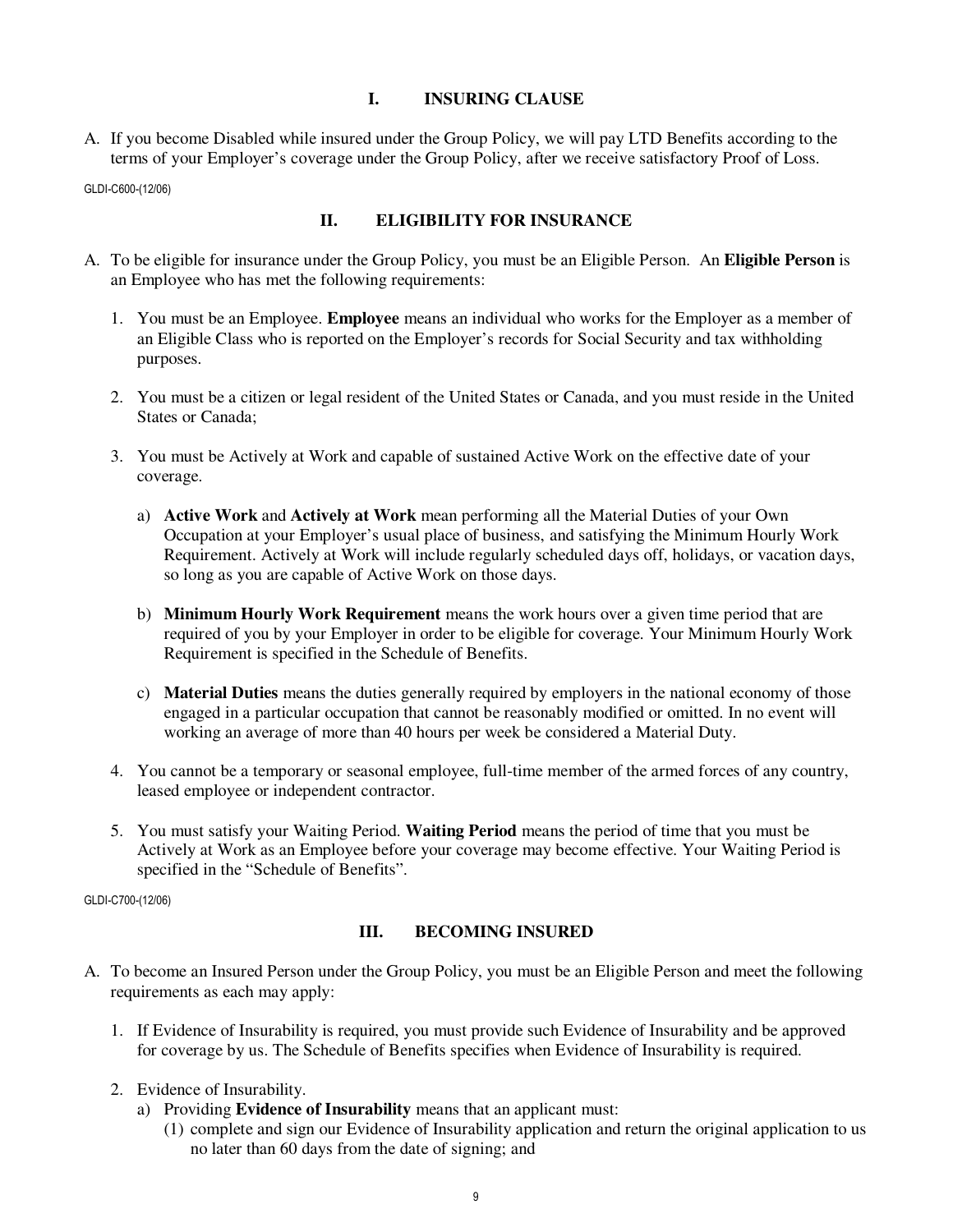- (2) authorize us to obtain information about the applicant's health; and
- (3) undergo a physical examination, if required by us, which may include diagnostic testing; and
- (4) provide any additional information about the applicant's insurability that we may reasonably require.
- b) If you, your Spouse or your dependents are required to provide Evidence of Insurability, you will be responsible for all costs associated with providing Evidence of Insurability.
- c) In each case where Evidence of Insurability is required, we base our decision whether to approve coverage on the information provided during the underwriting process. If we learn that the information relied on to approve coverage was incorrect, or that relevant information was omitted, we may retroactively rescind coverage and deny claims.
- 3. If the insurance you wish to obtain is Contributory insurance, you must apply in writing and remit the required premiums.
- B. Effective Date of Your Insurance
	- 1. Initial Enrollment
		- a) Noncontributory insurance not subject to Evidence of Insurability, or which is subject to Evidence of Insurability and has been approved by us, becomes effective on the date you become an Eligible Person. If, however, you initially waive participation in such coverage and then later wish to participate, you will be treated as a Late Enrollee, subject to Evidence of Insurability.
		- b) Contributory insurance subject to Evidence of Insurability becomes effective on the first day of the month immediately following the month in which your Evidence of Insurability is approved by us, except that if such approval occurs on the first day of a month, such coverage becomes effective on that day.
		- c) Contributory insurance not subject to Evidence of Insurability. Provided that you apply prior to, or within 31 days of becoming an Eligible Person, Contributory insurance not subject to Evidence of Insurability becomes effective on the date you become an Eligible Person. If you do not apply for such coverage prior to, or within 31 days of becoming an Eligible Person and subsequently wish to obtain coverage, you will be a Late Enrollee, subject to Evidence of Insurability.
	- 2. Increases in Existing Coverage and Late Enrollee Applications
		- a) Where Evidence of Insurability is required, increases of existing coverage and Late Enrollee applications become effective on the first day of the month immediately following the month in which your Evidence of Insurability is approved by us, except that if such approval occurs on the first day of a month, such coverage becomes effective on that day.
		- b) Where Evidence of Insurability is not required, an increase of existing coverage becomes effective on the date that you become eligible for such coverage.
	- 3. If you are incapable of sustained Active Work due to a Disability on the day before the scheduled effective date of your insurance, such insurance will not become effective until the day after you are capable of sustained Active Work and complete one day of Active Work as an Eligible Person.

GLDI-C800-(12/06)

#### **IV. WAIVER OF PREMIUM**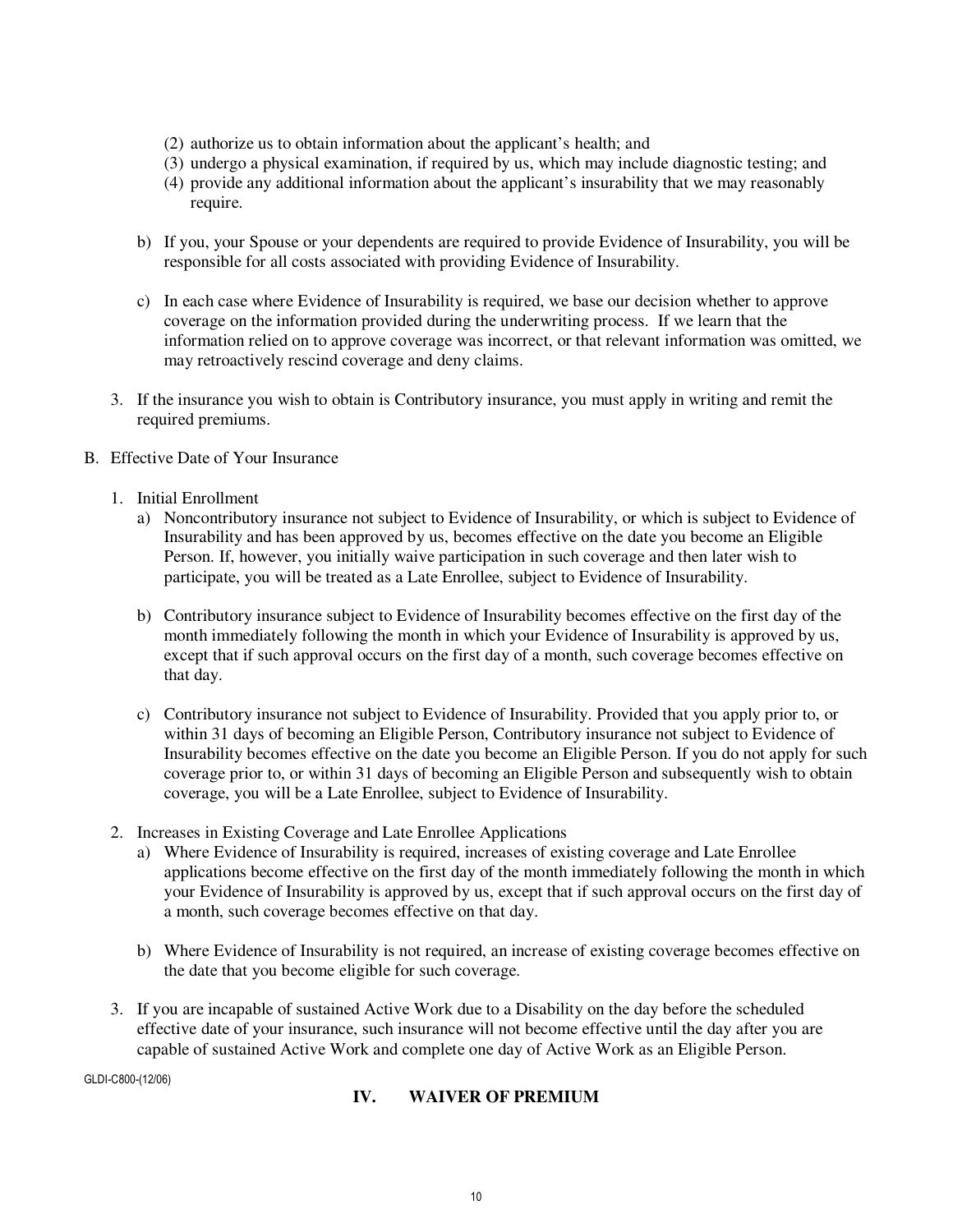A. Premium payments are required during the Elimination Period. However, payment of premium is waived while LTD Benefits are payable. Upon your return to Active Work, premium payments will again be payable.

GLDI-C900-(12/06)

## **V. WHEN YOUR INSURANCE ENDS This provision applies to you if you are not Disabled.**

- A. Except as otherwise provided for under this section, your coverage will cease on the earliest of the following dates:
	- 1. the date your Employer's coverage under the Group Policy terminates;
	- 2. the date you cease to be an Eligible Person;
	- 3. the date that your premium payment is not paid when required;
	- 4. the date you become eligible for coverage under another group long-term disability policy;
	- 5. if you are a contract employee not returning to work as an Eligible Person the next contract year, the earlier of the following:
		- a) the date you become employed with another employer;
		- b) your Retirement Date;
		- c) expiration of the current contract year;
	- 6. your Retirement Date.
- B. Approved FMLA Leave of Absence Contributory or Noncontributory Coverage
	- 1. If you are on a FMLA leave, coverage will continue until the later of the leave period required by the Federal Family and Medical Leave Act of 1993, as amended, or the leave period required by applicable state law, provided that:
		- a) the FMLA leave is approved in advance by the Employer and such approval includes documentation of the beginning and ending dates of the leave and the amount of your covered salary. Such documentation about your leave must be available to Us at Our request
		- b) FMLA leaves of absence and the right to continue coverage during FMLA leaves are available to all Employees in the same Eligible Class under the Group Policy; and
		- c) the Employer remits the required premium for coverage.
	- 2. The Elimination Period can be satisfied and benefits may be payable during a FMLA leave subject to all other contract provisions. The benefit will be based on the lesser of your earnings in effect on your last full day of Active Work prior to the leave, or the salary for which premium was paid.
- C. Paid Leave of Absence. If you are on a paid leave of absence, coverage will continue subject to the following:
	- 1. Noncontributory coverage
		- a) Coverage will continue provided that:
			- (1) the paid leave of absence is approved in advance by the Employer and such approval includes documentation of the beginning and ending dates of the leave and the amount of your covered salary. Such documentation about your paid leave of absence must be made available to Us at Our request; and
			- (2) paid leaves of absence and the right to continue coverage during paid leaves are available to all Employees in the same Eligible Class under the Group Policy; and
			- (3) the Employer remits the required premium for coverage.
		- b) The Elimination Period can be satisfied during a paid leave of absence, but benefits will not begin until the later of the end of the Elimination Period or the date the paid leave was scheduled to end. In the event a benefit is payable, it will be based on the lesser of your earnings in effect on your last full day of Active Work prior to the paid leave of absence, or the salary for which premium was paid.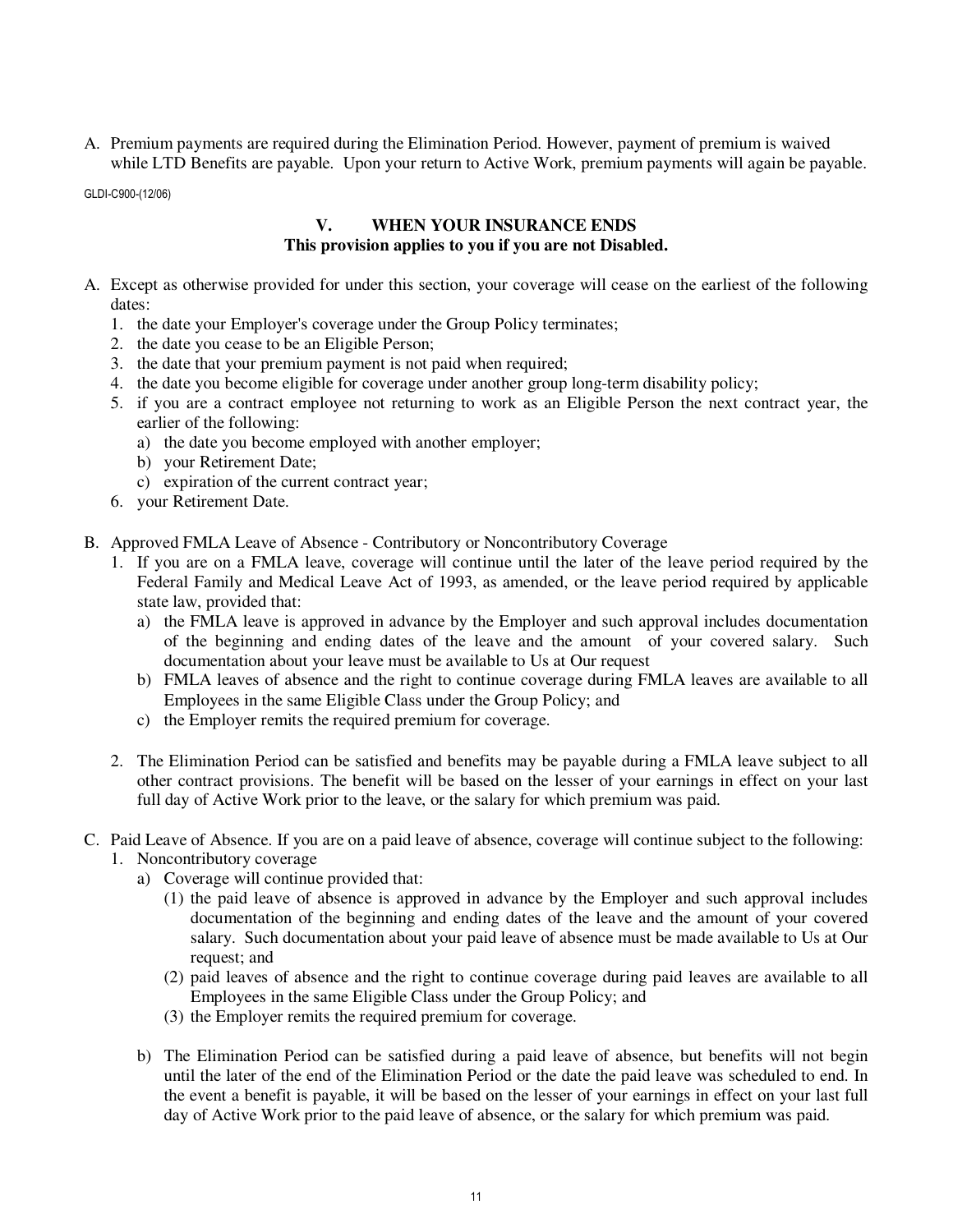- c) Unless you return to active, eligible status on or before the date the paid leave of absence is scheduled to end, coverage extended during a paid leave of absence will terminate on the earlier of the date the paid leave of absence is scheduled to end or 12 months from the date the paid leave of absence began.
- 2. Contributory Coverage
	- a) Coverage will continue provided that:
		- (1) the paid leave of absence is approved in advance by the Employer and such approval includes documentation of the beginning and ending dates of the leave and the amount of your covered salary. Such documentation about your paid leave of absence must be made available to Us at Our request; and
		- (2) paid leaves of absence and the right to continue coverage during paid leaves of absence are available to all Employees in the same Eligible Class under the Group Policy; and
		- (3) you continue to pay the required premium to the Employer without interruption and the Employer continues to remit premium to us on your behalf.
	- b) The Elimination Period can be satisfied during a paid leave of absence, but benefits will not begin until the later of the end of the Elimination Period or the date the paid leave was scheduled to end. In the event a benefit is payable, it will be based on the lesser of your earnings in effect on your last full day of Active Work prior to the paid leave of absence, or the salary for which premium was paid.
	- c) Unless you return to active, eligible status on or before the date the paid leave of absence is scheduled to end, coverage extended during a paid leave of absence will terminate on the earlier of the date the paid leave of absence is scheduled to end, or 12 months from the date the paid leave of absence began or the date you fail to pay premium as required.
	- d) If you choose not to continue coverage or your coverage terminates during a paid leave of absence and you subsequently wish to obtain coverage, you will be treated as a Late Enrollee and be required to provide Evidence of Insurability.
- D. Unpaid Leave of Absence If you are on an unpaid leave of absence, coverage will continue subject to the following:
	- 1. Noncontributory Coverage
		- a) Coverage will continue provided that:
			- (1) the unpaid leave of absence is approved in advance by the Employer and such approval includes documentation of the beginning and ending dates of the leave and the amount of your covered salary. Such documentation about your unpaid leave of absence must be made available to Us at Our request; and
			- (2) unpaid leaves of absence and the right to continue coverage during unpaid leaves of absence are available to all Employees in the same Eligible Class under the Group Policy; and
			- (3) the Employer remits the required premium for coverage.
		- b) No benefits are payable during an unpaid leave of absence. If you become Disabled during such leave, the Elimination Period will begin on the date the unpaid leave of absence was scheduled to end. The benefit will be based on the lesser of your earnings in effect on your last full day of Active Work prior to the unpaid leave of absence, or the salary for which premium was paid.
		- c) Unless you return to active, eligible status on or before the date the unpaid leave of absence is scheduled to end, coverage extended during an unpaid leave of absence will terminate on the earlier of the date the unpaid leave of absence is scheduled to end, or 12 months from the date the unpaid leave of absence began.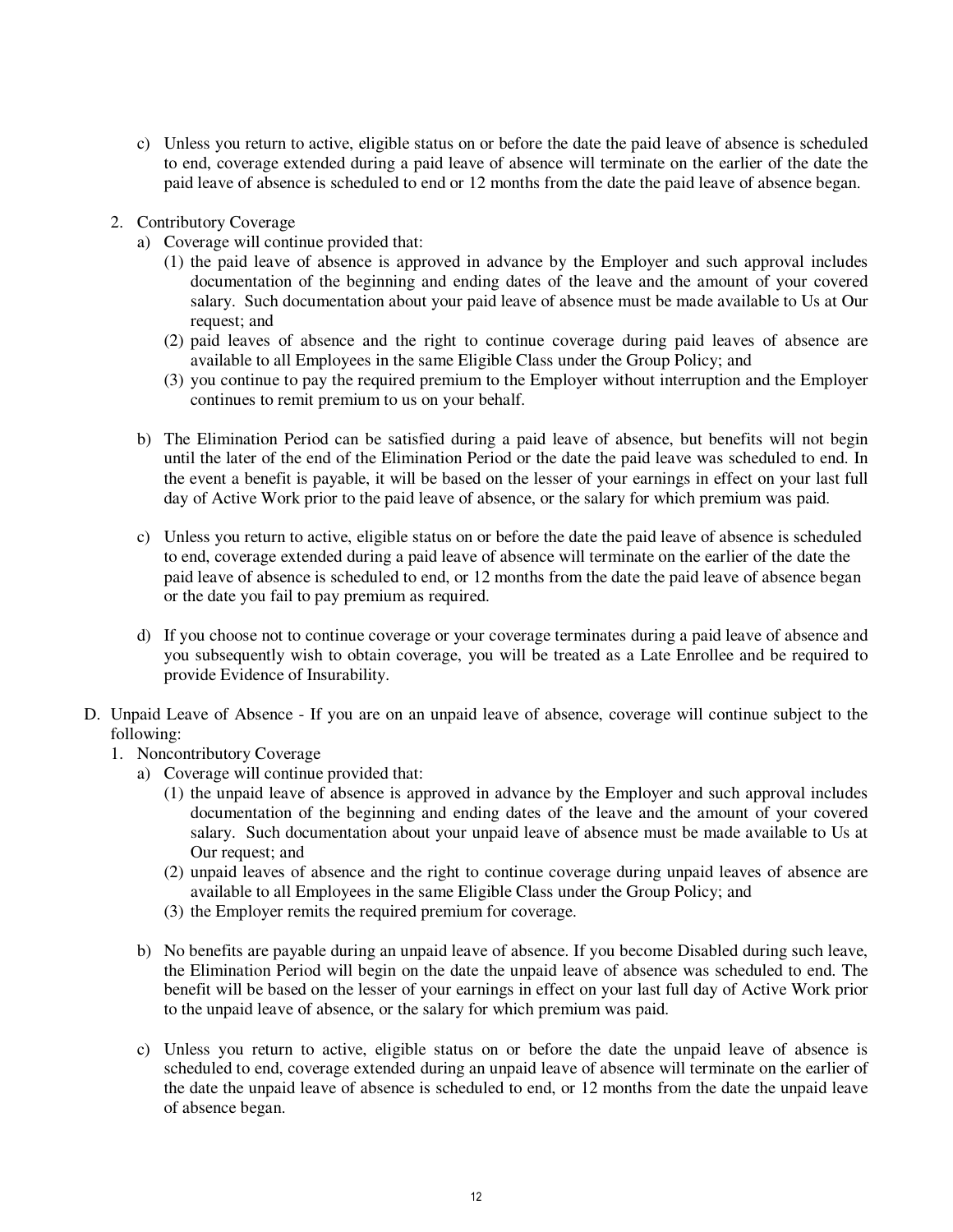## 2. Contributory Coverage

- a) Coverage will continue provided that:
	- (1) the unpaid leave of absence is approved in advance by the Employer and such approval includes documentation of the beginning and ending dates of the leave and the amount your covered salary. Such documentation about your unpaid leave of absence must be made available to Us at Our request; and
	- (2) unpaid leaves of absence and the right to continue coverage during unpaid leave of absence are available to all Employees in the same Eligible Class under the Group Policy; and
	- (3) you continue to pay the required premium to the Employer without interruption and the Employer continues to remit premium to us on your behalf.
- b) No benefits are payable during an unpaid leave of absence. If you become Disabled during such leave, the Elimination Period will begin on the date the unpaid leave of absence was scheduled to end. The benefit will be based on the lesser of your earnings in effect on your last full day of Active Work prior to the unpaid leave of absence, or the salary for which premium was paid.
- c) Unless you return to active, eligible status on or before the date the unpaid leave of absence is scheduled to end, coverage extended during an unpaid leave of absence will terminate on the earlier of the date the unpaid leave of absence is scheduled to end, or 12 months from the date the unpaid leave of absence began or the date you fail to pay premium as required.
- d) If you choose not to continue coverage or your coverage terminates during an unpaid leave of absence and you subsequently wish to obtain coverage, you will be treated as a Late Enrollee and be required to provide Evidence of Insurability.

GLDI-C1000-(12/06)

## **VI. RULES FOR TRANSFER OF EMPLOYEES FROM PRIOR PLAN**

- A. If you were eligible for insurance and insured under the Prior Plan on the day before the Plan Effective Date, you can become insured on the Plan Effective Date without meeting the Active Work requirement under Section II.A.3.
- B. The LTD Benefit will be the lesser of the monthly benefit that would have been payable under the terms of the Prior Plan if it had remained in force, or the LTD Benefit as determined under the other provisions of this Group Policy. However, no benefits will be payable to you under the Group Policy if any benefits are payable to you under the Prior Plan.
- C. If you were eligible for insurance under the Prior Plan for more than 31 days but were not insured under the Prior Plan, you must provide Evidence of Insurability and be approved by us to become insured.

GLDI-C1100-(12/06)

#### **VII. REINSTATEMENT OF COVERAGE**

- A. If your coverage ends, you may become covered again as an Insured Person, subject to the following:
	- 1. If you cease to be an Eligible Person and coverage ends, and then you return to Active Work with the Employer again within 3 months, the Waiting Period will be waived on the first day of your return to Active Work and you will not have to provide Evidence of Insurability.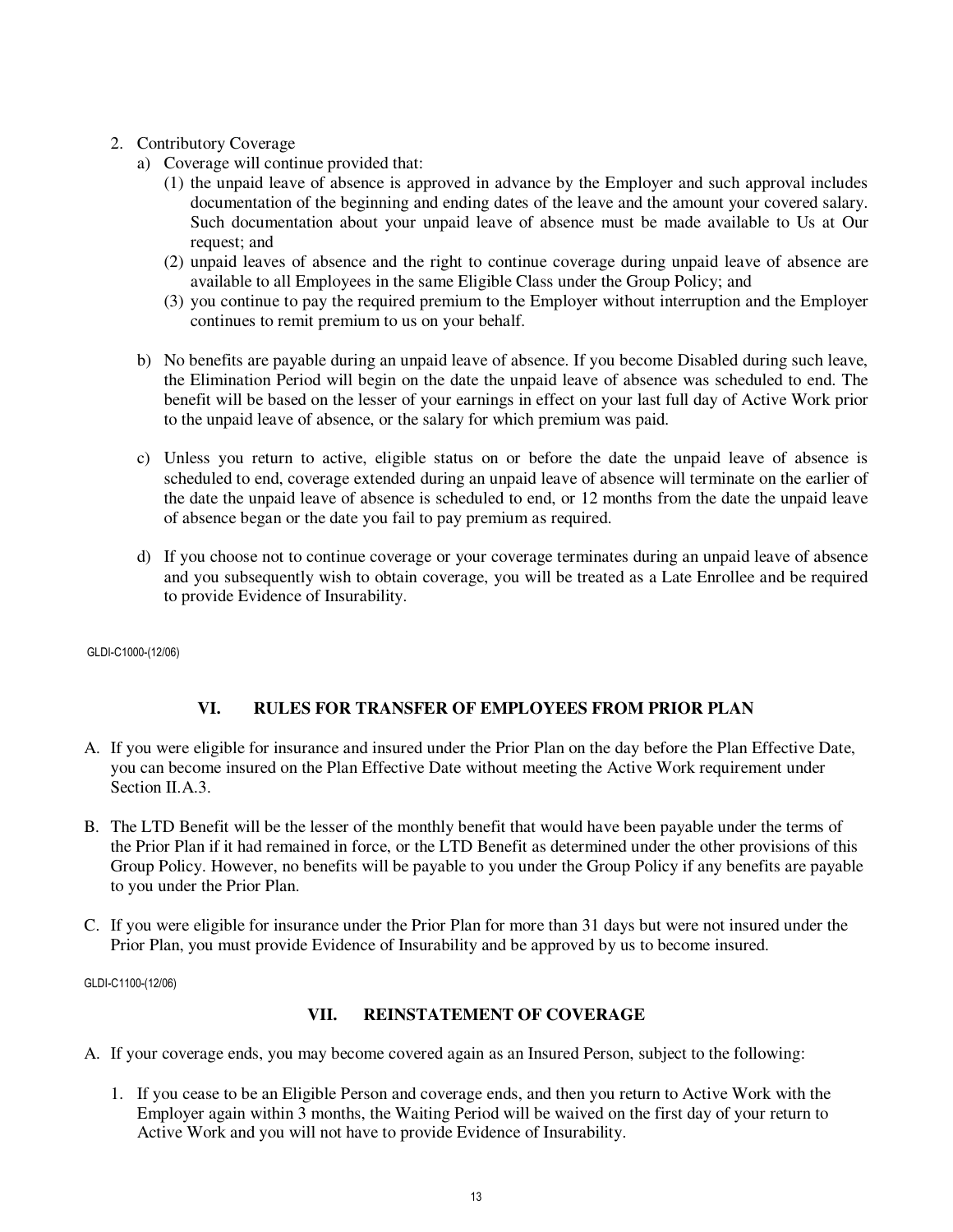- 2. If your coverage ends because you fail to make the required contribution while on an approved Family Medical Leave Act (FMLA) leave of absence, and then you return to Active Work and enroll for coverage within 31 days of the earlier of:
	- a) the end of the period of leave you and your Employer agreed upon; or
	- b) the end of the 12 week period following the date your leave began,

then the Waiting Period will be waived and you will not have to provide Evidence of Insurability.

- 3. In all other cases, if your coverage ends because you fail to make the required contribution, you must provide Evidence of Insurability to become covered again.
- 4. In no event will insurance coverage be retroactive.

GLDI-C1200-(12/06)

#### **VIII. DEFINITION OF DISABILITY**

- A. During the Elimination Period, **Disability and Disabled** mean you are, as a result of Physical Disease, Injury, Mental Disorder, Substance Abuse or Pregnancy, unable to perform a majority of the Material Duties of your Own Occupation.
- B. During your Own Occupation Period, **Disability and Disabled** mean you are, as a result of Physical Disease, Injury, Mental Disorder, Substance Abuse or Pregnancy, unable to perform one or more of the Material Duties of your Own Occupation, and, due to such inability, your Work Earnings are less than 80% of your Predisability Earnings, and you are incapable of earning 80% or more of your Predisability Earnings.

 Your Work Earnings may be Deductible Income. See the "LTD Benefit Calculation" and "Deductible Income" sections**.**

C. After your Own Occupation Period ends, **Disability and Disabled** mean you are, as a result of Physical Disease, Injury, Mental Disorder, Substance Abuse or Pregnancy, unable to perform one or more of the Material Duties of Any Occupation, and, due to such inability, your Work Earnings are less than 80% of your Predisability Earnings, and you are incapable of earning 80% or more of your Predisability Earnings.

 Your Work Earnings may be Deductible Income. See the "LTD Benefit Calculation" and "Deductible Income" sections**.** 

- D. Loss of License or Certification. For an Insured Person whose occupation requires a license, a restriction or loss of license does not, in itself, constitute a Disability.
- E. Preventive Measures. Your inability to perform any of your Material Duties because of preventive treatments or other preventive measures does not, by itself, constitute a Disability.
- F. Your Own Occupation Period and Any Occupation Period are specified in the Schedule of Benefits.

GLDI-C1300-(12/06)

## **IX. CUMULATIVE ELIMINATION PERIOD**

A. If, during the Elimination Period, you return to Active Work at your Own Occupation or Any Occupation with your Employer and you then become Disabled again from the same or related cause(s), the Elimination Period will be determined as follows: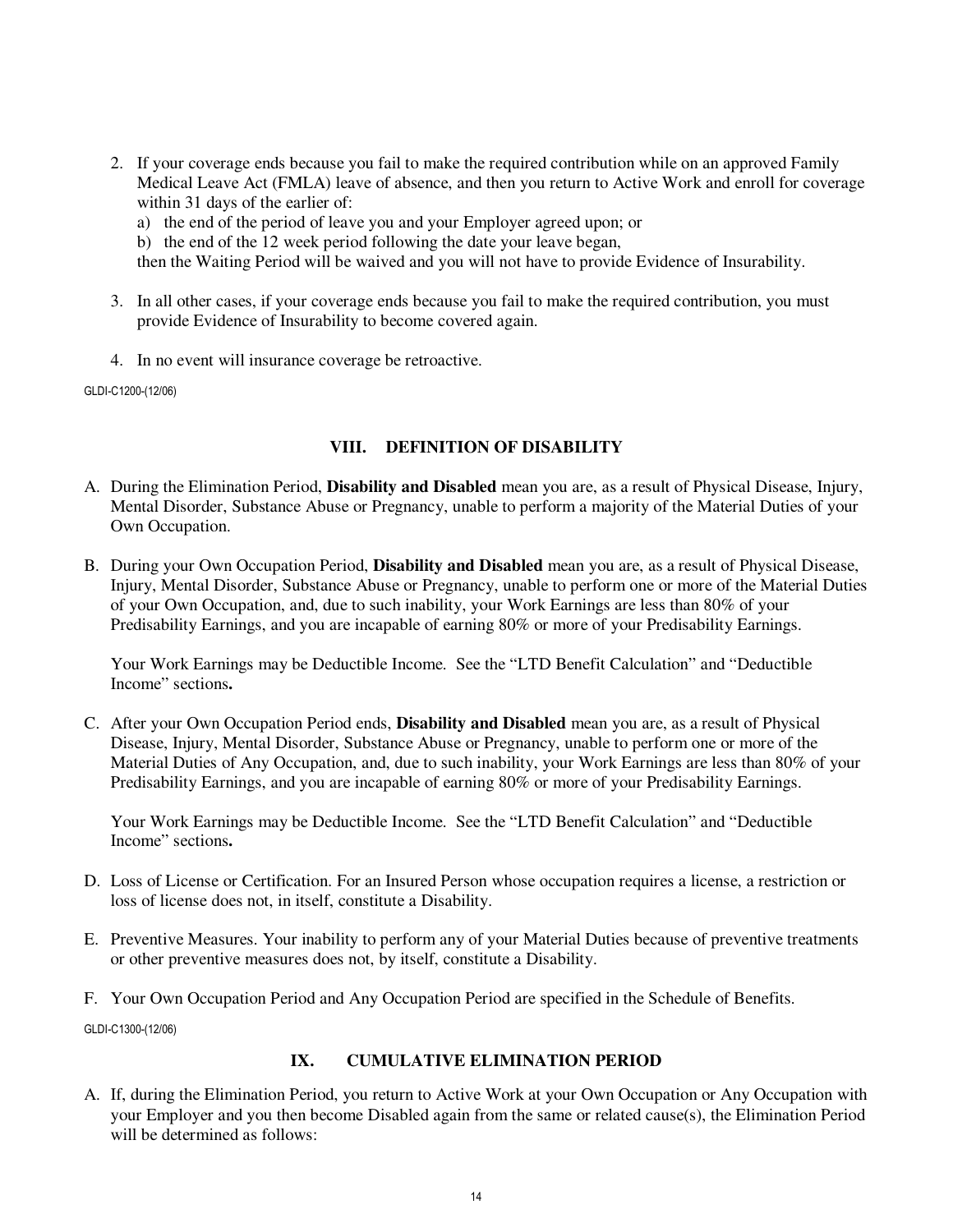- 1. If your return to Active Work is for a total of 15 or less Working Days, the Elimination Period will be counted from the first day of the first period of Disability. The number of days you return to work will be added to and extend the Elimination Period by that number of days.
- 2. If the return to Active Work is for a total of more than 15 Working Days, the Elimination Period will start over and apply in full to the new period of Disability.
- B. For the purposes of this provision, any day for which you receive pay will be considered a working day.

GLDI-C1400-(12/06)

#### **X. RECURRENT DISABILITY**

- A. If you return to work for your Employer from a Disability for which benefits were payable under the Group Policy and then become Disabled again due to the same or related cause, we will treat the separate periods of Disability as one period of continuous Disability, provided you are continuously insured under the Group Policy during the period of recovery and the period of recovery does not exceed 3 months. Benefits resume on the date your Disability recurs.
- B. If you return to work for your Employer from a Disability covered under the Group Policy and then become Disabled again due to an unrelated cause, we will treat the subsequent Disability as a new claim, subject to all of the terms of the Group Policy.
- C. If you return to work for your Employer from a Disability covered under the Group Policy and then become Disabled again more than 3 months after you return to work, the subsequent Disability will be treated as a new claim, subject to all of the terms of the Group Policy.
- D. For the purposes of this provision, if your occupation with the Employer does not allow you to be Actively at Work for the entire calendar year due to a seasonal or regularly scheduled employment break, we will consider you to have returned to work if you would have been able to return to work had work been regularly scheduled.

GLDI-C1500-(12/06)

#### **XI. WHEN LTD BENEFITS END**

- A. Your LTD Benefits end automatically on the earliest of the following:
	- 1. The date you are no longer Disabled;
	- 2. The date your Maximum Benefit Period ends;
	- 3. The date you die;
	- 4. The date you become eligible for coverage under any other group LTD plan under which you become insured through employment ;
	- 5. The date you fail to provide satisfactory objective medical evidence of continued Disability;
	- 6. The date you fail to comply with our request to be examined by a Physician, other medical practitioner and/or a vocational or rehabilitation expert of our choice;
	- 7. The date you refuse to accept an accommodated position, offered by your Employer, which you are able to perform, whether it is in your Own Occupation or Any Occupation;
	- 8. The date at which you have resided outside of the United States or Canada for 6 months;
	- 9. The date you are confined in a penal or correctional institution or under house arrest;
	- 10. The date you fail to comply with any requirements set forth in Section XIX, Responsibilities of Disabled Insureds;
	- 11. The date you are able to work and earn 80% of your Predisability Earnings but choose not to;
	- 12. The date immediately following 6 consecutive months of paid LTD Benefits while you have Work Earnings.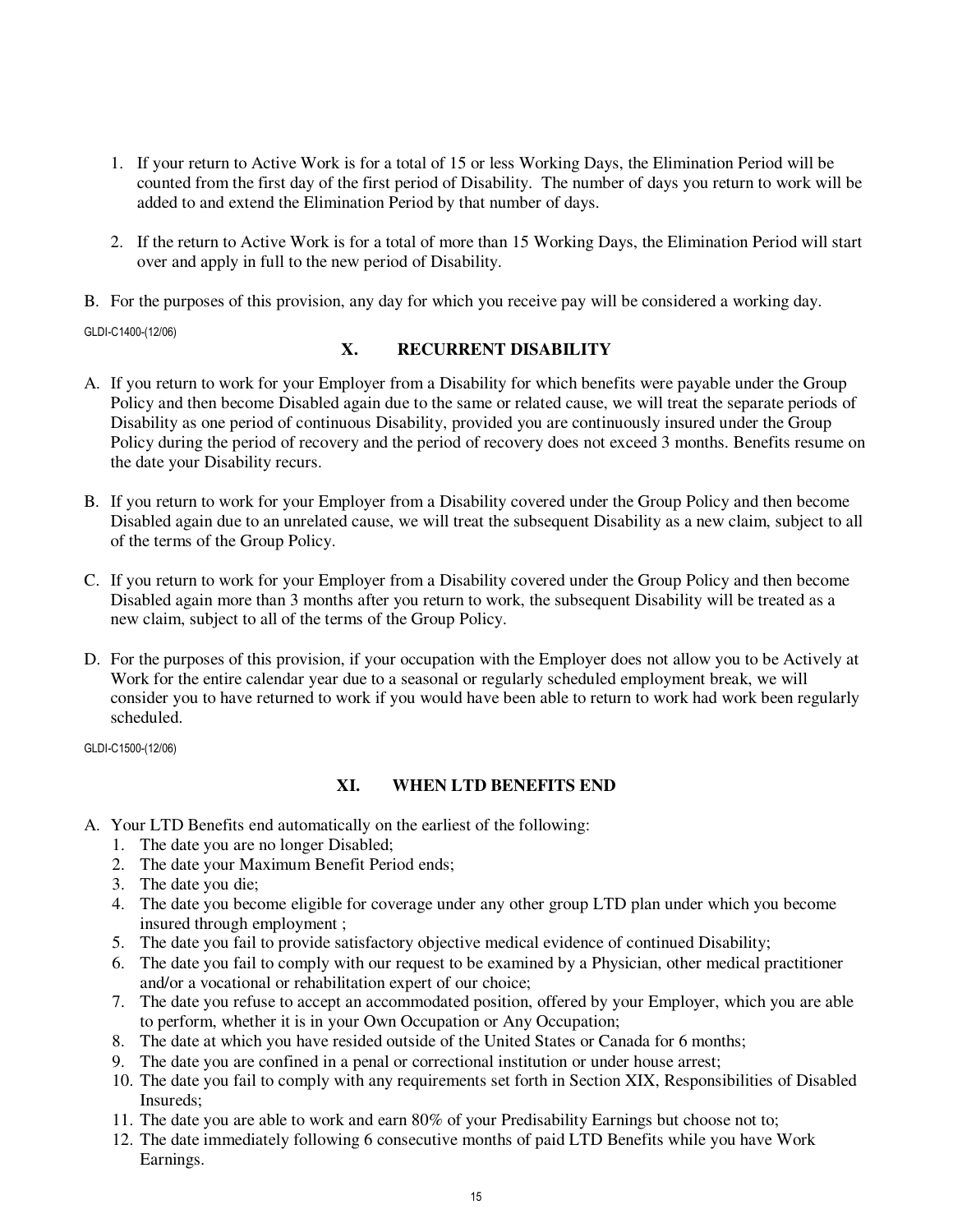GLDI-C1600-(12/06)

#### **XII. PREDISABILITY EARNINGS**

- A. Predisability Earnings means your earnings in effect on your last full day of Active Work prior to becoming Disabled. Unless otherwise specifically provided for under the Group Policy, any subsequent change in your earnings will not affect your Predisability Earnings.
- B. Methods of Calculating Predisability Earnings
	- 1. Salaried Employees. Your monthly Predisability Earnings are equal to your annual Predisability Earnings divided by twelve.
	- 2. Hourly Employees. If you are paid hourly, your monthly Predisability Earnings will be based on your hourly pay rate multiplied by the number of hours you are regularly scheduled to work per month, not to exceed 173.33 hours. If you do not have regular work hours, your monthly Predisability Earnings are based on the average number of hours you worked per month during the preceding 12 calendar months (or during your period of employment if less than 12 months), not to exceed 173.33 hours.
- C. Predisability Earnings includes the following:
	- 1. your base rate of pay.
- D. Predisability Earnings does not include the following:
	- 1. commissions;
	- 2. bonuses;
	- 3. overtime pay;
	- 4. pay for extracurricular activities;
	- 5. longevity pay;
	- 6. extra duty pay;
	- 7. supplemental pay;
	- 8. shift differential;
	- 9. your Employer's contributions to your health insurance premium;
	- 10. your Employer's contributions to a Tax Sheltered Annuity (TSA) ;
	- 11. your Employer's contributions on your behalf to any deferred compensation arrangement, pension plan, or other fringe benefits;
	- 12. any other extra compensation.
- E. Notwithstanding Section A above, in no event will your monthly Predisability Earnings exceed either the monthly salary for which premiums have been paid or the Maximum Monthly Covered Salary.

GLDI-C1700-(12/06)

#### **XIII. LTD BENEFIT CALCULATION**

- A. Your monthly **Gross LTD Benefit** is equal to the lesser of your monthly Predisability Earnings times the LTD Benefit Percentage, or the Maximum Monthly Benefit.
- B. Your monthly **LTD Benefit** is equal to your monthly Gross LTD Benefit minus monthly Deductible Income (subject to the Minimum Monthly Benefit).

GLDI-1800-(12/06)

#### **XIV. DEDUCTIBLE INCOME**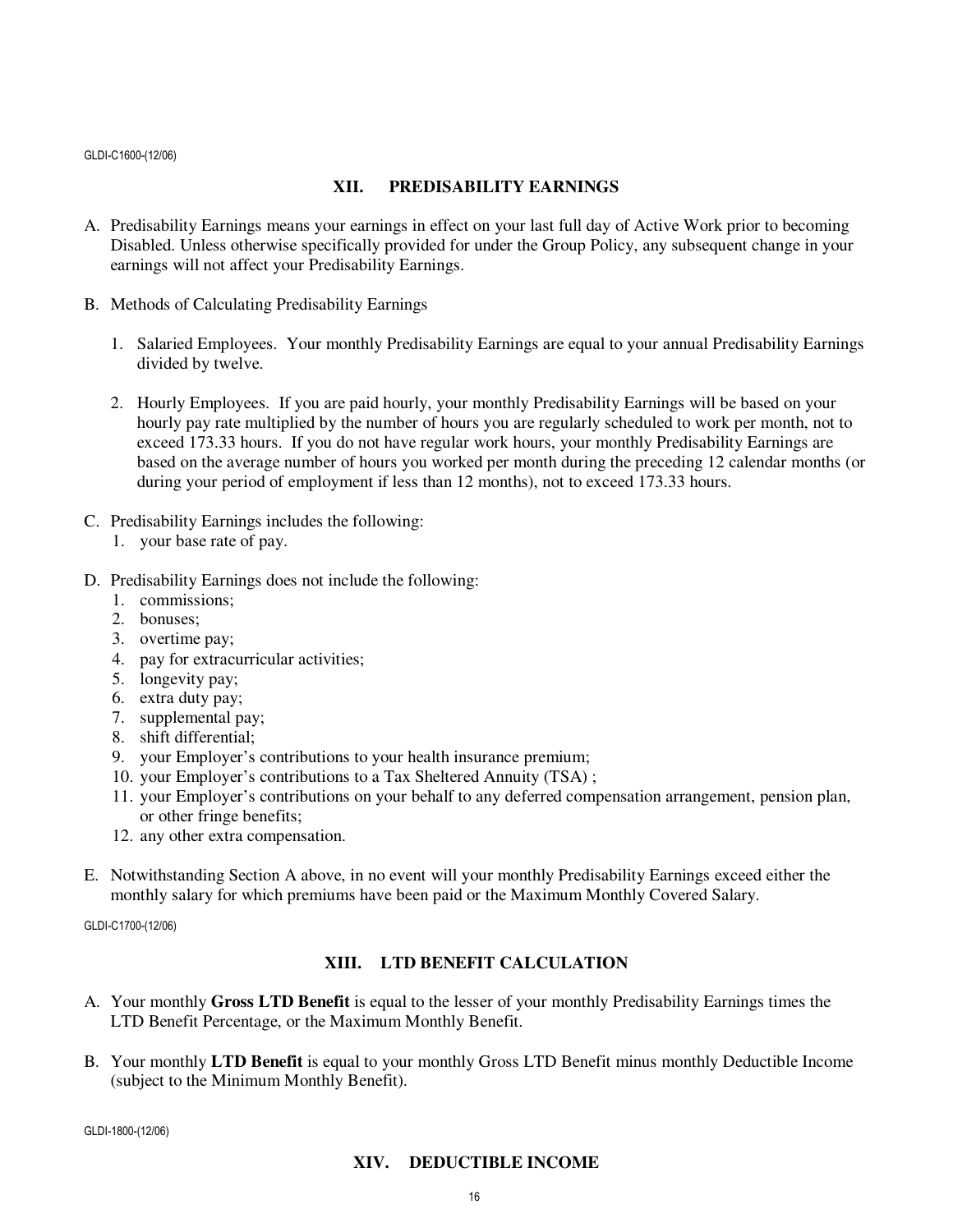- A. Your Gross LTD Benefit will always be reduced by Deductible Income which is available to you or which you are eligible to receive as a result of your Disability, whether or not you apply for and receive such payments or benefits, with the exception of ISTRF. The Deductible Income that we will subtract from your Gross LTD Benefit is listed below.
- B. To receive the full measure of income under the Group Policy, you must apply for all Deductible Income for which you may be eligible as soon as you are entitled to such benefits. If you do not apply for and actively pursue in good faith all Deductible Income for which you may be eligible, we may make our own conclusion as to whether you are entitled to those benefits. If we reasonably and in good faith determine that you are entitled to Deductible Income, we will estimate the amount of those benefits and reduce the Gross LTD Benefit by that estimated amount as of the date on which we deem you were eligible to receive Deductible Income. Integration of the estimated amount of Deductible Income that we have determined is available to you will continue until you provide us with proof that you have filed the appropriate application(s) and continue to actively pursue Deductible Income.

 Each month we will determine your LTD Benefit using the Deductible Income for the same monthly period, even if you receive the Deductible Income in another month.

- C. If you are paid Deductible Income in a lump sum, we will use the period of time to which the Deductible Income applies. If no period of time is stated, we will make a reasonable estimate.
- D. We will not estimate the amount of Deductible Income nor reduce your Gross LTD Benefit by any amounts for which applications or administrative appeals for Deductible Income are pending, provided that you:
	- 1. apply for in good faith and pursue to our satisfaction all Deductible Income for which we determine you might be eligible;
	- 2. designate, at our request, an agent endorsed by us as your representative in the application process and cooperate with that representative at all stages of the application process;
	- 3. keep us informed on a timely basis of the status of all applications for Deductible Income;
	- 4. sign a Reimbursement Agreement; and
	- 5. pursue administrative appeals of Deductible Income denials.
- E. **Deductible Income** includes the following:
	- 1. Sick pay (including donated amounts and paid time off);
	- 2. Annual or personal leave pay, severance pay, or other salary continuation payable to you by your Employer;
	- 3. 50 percent of your Work Earnings;
	- 4. Any amount you receive or are eligible to receive because of your Disability under any of the following:
		- a) a Workers' Compensation Law to the extent we, at our discretion, determine that these amounts are of the general character as payments provided under the Group Policy for Disability after the 150<sup>th</sup> day of Disability;
		- b) the Jones Act;
		- c) Maritime Doctrine of Maintenance, Wages or Cure;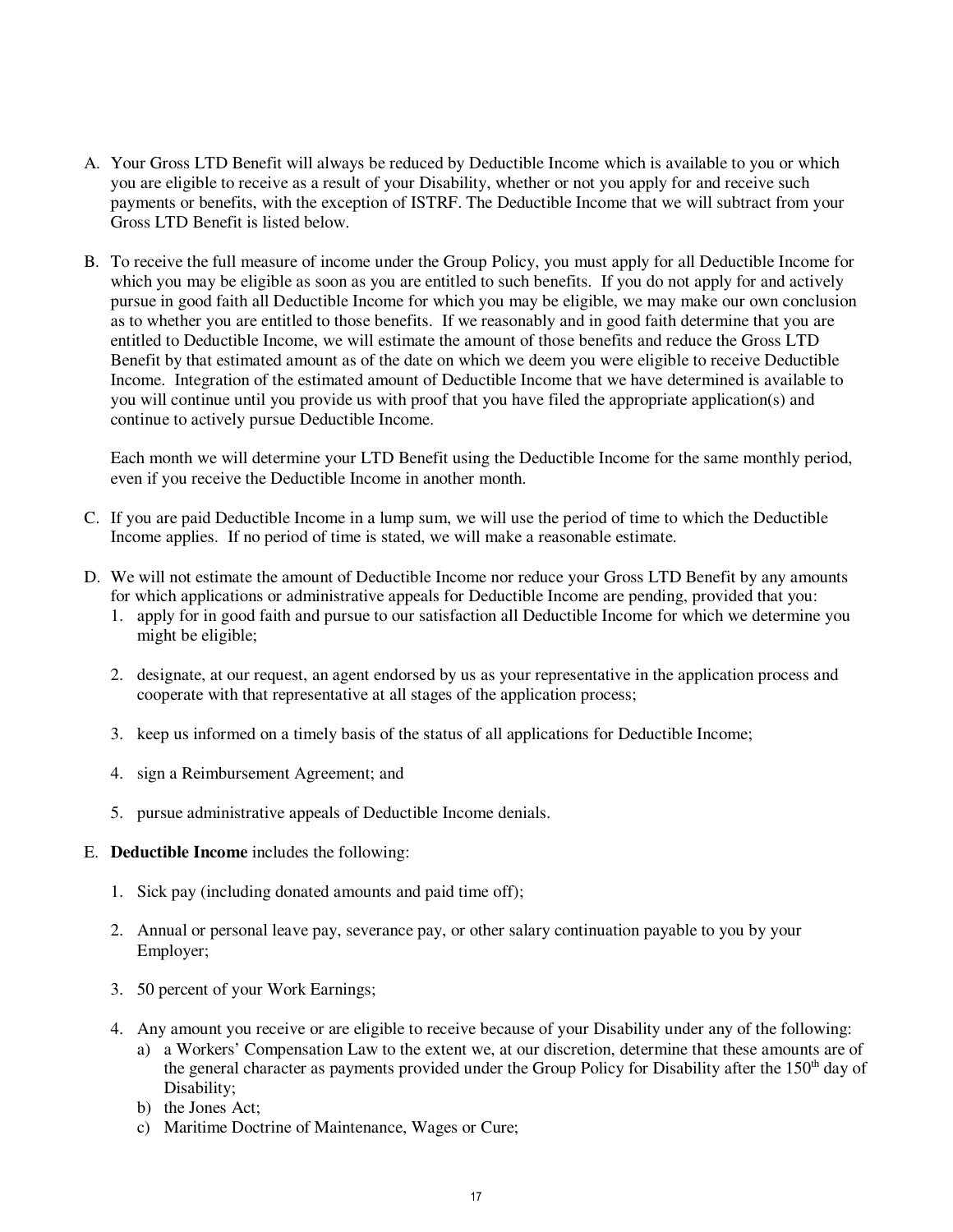- d) Longshoremen's and Harbor Worker's Act;
- e) any similar act or law;
- 5. The amount that you, your Spouse and children receive or are eligible to receive because of your disability or retirement benefits under:
	- a) the United States Social Security Act;
	- b) the Canada Pension Plan;
	- c) the Quebec Pension Plan;
	- d) the Railroad Retirement Act; or
	- e) any similar Plan or Act;

Benefits your Spouse or a child receive or are eligible to receive because of your Disability are Deductible Income regardless of the marital status, custody, or place of residence;

- 6. Any amount you receive or are eligible to receive because of your Disability under any state disability income benefit law or similar law;
- 7. Retirement plans
	- a) Any disability or retirement benefits you receive or are eligible to receive because of your Disability under your Employer's retirement plan, including a public employee retirement system, a state teacher retirement system, or a plan arranged and maintained by a union or employee association for the benefit of its members;
	- b) If any of these plans has two or more payment options, the option which comes closest to providing you a monthly income to age 65 with no survivor benefit will be used to determine Deductible Income;
	- c) Your and your Employer's contributions will be considered as distributed simultaneously throughout your lifetime, regardless of how funds are distributed from the retirement plan;
- 8. Any amount you receive or are eligible to receive under any unemployment compensation law or similar act or law;
- 9. Any amount you receive or are eligible to receive from or on behalf of a third party because of your Disability, whether by judgment, settlement or other method. If you notify us before filing suit or settling your claim against such third party, the amount used as Deductible Income will be reduced by a pro rata share of your costs of recovery, including reasonable attorney fees;
- 10. Any amount you receive by compromise, settlement, or other method as a result of a claim for any of the above, whether disputed or undisputed;
- 11. Any amount you receive under any "no fault" motor vehicle plan
- 12. Any amount you receive or are eligible to receive because of your Disability under any group insurance coverage.
- F. **Deductible Income** does not include the following:
	- 1. Any statutory and automatic cost of living increases in the amounts of benefits payable under Social Security that occur after LTD Benefit payments begin;
	- 2. Reimbursement for hospital, medical or surgical expense;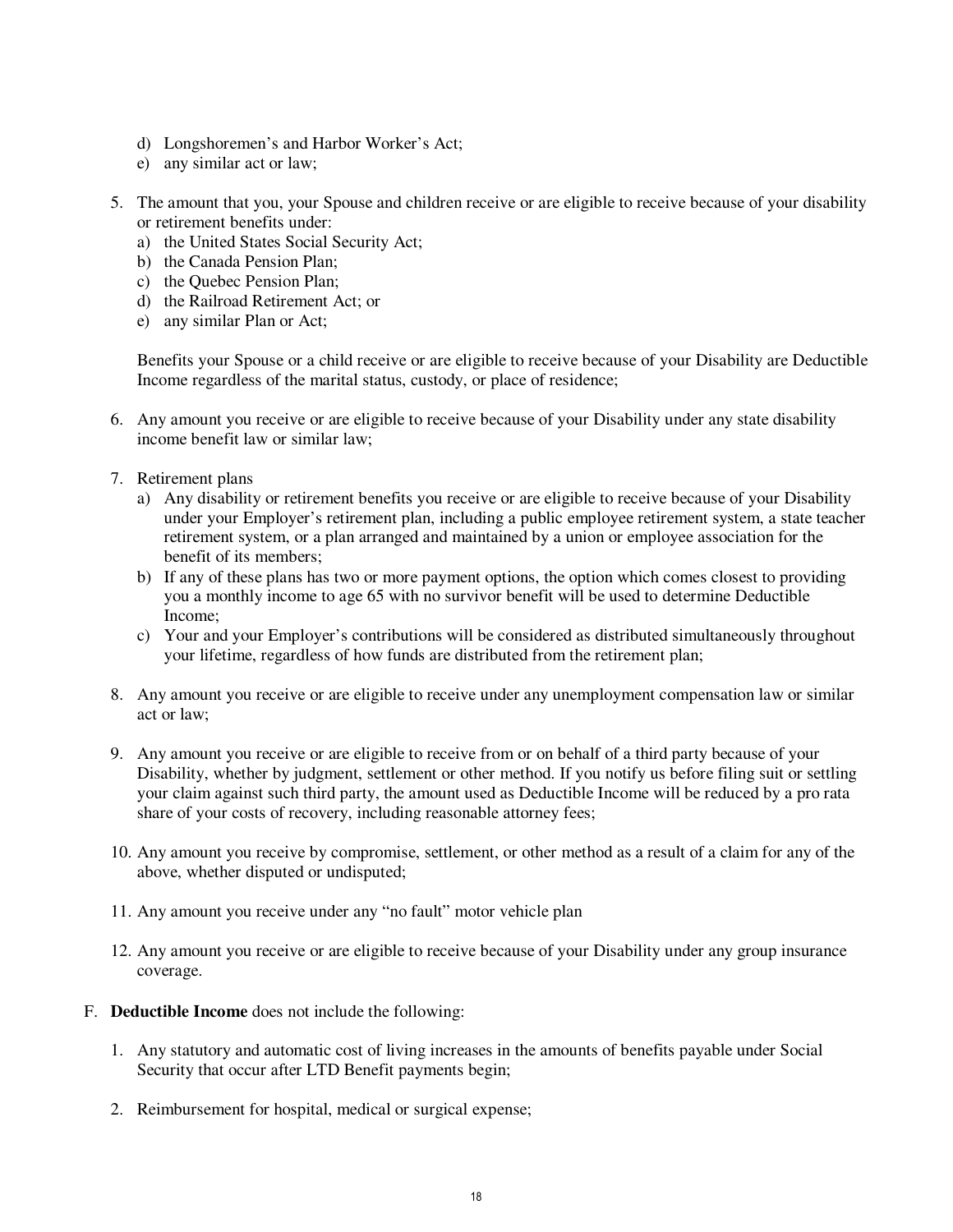- 3. Reasonable attorneys' fees incurred in connection with a claim for Deductible Income;
- 4. Benefits from any individual disability insurance policy;
- 5. Early retirement benefits under the Federal Social Security Act which are not received;
- 6. Group credit or mortgage disability insurance benefits;
- 7. Accelerated benefits paid under a life insurance policy;
- 8. Under your Employer's retirement plan, any amount you could have received upon termination of employment without being disabled or retired;
- 9. Benefits from the following:
	- a) Profit sharing plan;
	- b) Thrift or savings plan;
	- c) Deferred compensation plan;
	- d) Plan under IRC Section  $401(k)$ ,  $408(k)$ , or  $457$ ;
	- e) Individual Retirement Account (IRA);
	- f) Tax Sheltered Annuity (TSA) under IRC Section 403(b);
	- g) Stock ownership plan;
	- h) Keogh (HR-10) plan;
	- i) Retirement plan under a professional service corporation with respect to principals.

GLDI-C1900-(12/06)

#### **XV. BENEFITS AFTER INSURANCE ENDS OR IS CHANGED**

- A. During each period of continuous Disability, we will pay LTD Benefits according to the terms of your Employer's coverage under the Group Policy in effect on the date you become Disabled. Your right to receive LTD Benefits will not be affected by:
	- 1. any amendment to the Group Policy or your Employer's coverage under the Group Policy that is effective after you become Disabled.
	- 2. termination of the Group Policy or your Employer's coverage under the Group Policy after you become Disabled.

GLDI-C2000-(12/06)

#### **XVI. EFFECT OF NEW DISABILITY**

- A. If a period of Disability is extended by a new cause while LTD Benefits are payable, LTD Benefits will continue while you remain Disabled, subject to the following:
	- 1. LTD Benefits will not continue beyond the end of the original Maximum Benefit Period;
	- 2. The "Exclusions" and "Limitations" sections will apply to the new cause of Disability.

GLDI-C2100-(12/06)

#### **XVII. EXCLUSIONS**

A. War. You are not covered for a Disability caused or contributed to by War or any act of War. War means a state or period of declared or undeclared war whether civil or international, any substantial armed conflict with organized forces of a military nature between nations, states or parties, or acts of terrorism.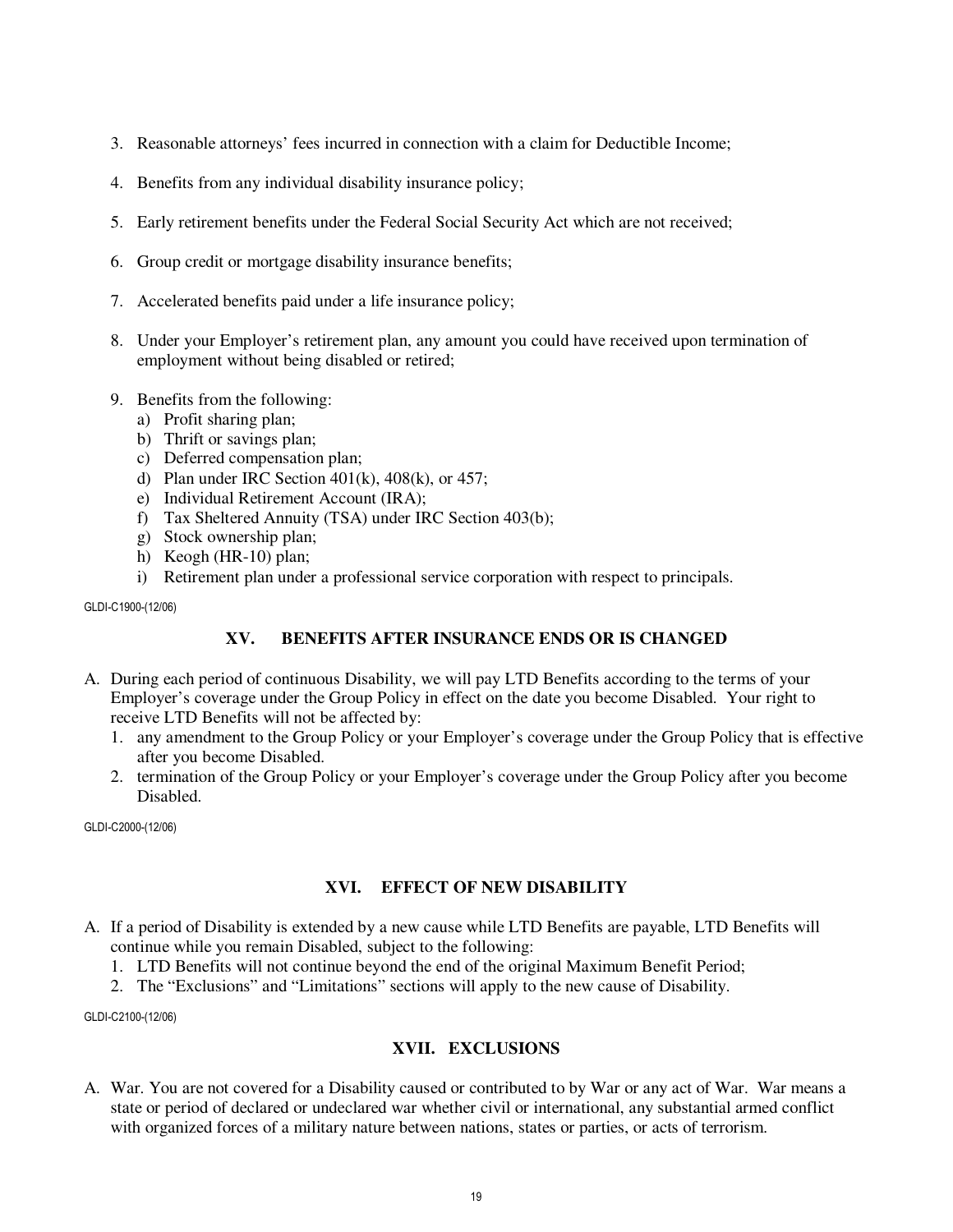- B. Criminal Conduct. You are not covered for a Disability caused or contributed to by your committing or attempting to commit an assault, battery, or any other crime. You are not covered for a Disability caused as a result of your engaging in an illegal activity, or actively participating in a violent disorder or riot. Actively participating does not include being at the scene of a violent disorder or riot while performing your official duties.
- C. Military Leave. You are not covered for a Disability that occurs during any military leave for active duty, including training duty, the National Guard and Coast Guard, or any active or reserve component of the military forces of any state or country.
- D. Imprisonment. No LTD Benefits will be paid for any period of Disability when you are, for any reason, confined in a penal or correctional institution or under house arrest.
- E. Intentionally Self-Inflicted Injury-Suicide. You are not covered for a Disability caused or contributed to by an intentionally self-inflicted injury or attempted suicide, while sane or insane.

GLDI-C2200-(12/06)-IN

## **XVIII. LIMITATIONS**

- A. Mental Disorders and Substance Abuse
	- 1. LTD Benefit payments based on a Mental Disorder or Substance Abuse are limited to 60 months for each period of continuous Disability. This is not a separate maximum for each such condition, but a combined maximum for Mental Disorders or Substance Abuse, either separate or combined.
	- 2. If your Disability is caused by Substance Abuse, you must be participating in an available rehabilitative program recommended by a Physician. An available rehabilitative program is a Substance Abuse program available to you through either: (i) another group plan of your employer (such as an Employee Assistance Program or Medical Plan); or (ii) services generally available to the public through local community services at no or minimal cost to you. Except as otherwise provided for below, LTD benefits will not be made beyond the earlier of the following:
		- a) the date on which LTD Benefits have been paid for the maximum duration specified in subsections A1 and A3 or under the Maximum Benefit Period;
		- b) the date you are no longer participating in the rehabilitative program;
		- c) the date you refuse to participate in an available rehabilitative program; or
		- d) the date you complete the rehabilitative program.
	- 3. Exception to 60 month limitation. If at the end of that 60 month period, you are confined in a Hospital, or other facility qualified to provide necessary care and treatment for Mental Disorders or Substance Abuse, for at least one day immediately following that 60 month period, LTD Benefits will continue during such confinement, not to exceed the Maximum Benefit Period.
- B. Foreign Residency. Payment of LTD Benefits is limited to 6 months for each period of continuous Disability while you reside outside of the United States or Canada.
- C. Payment Limit. In no event will the LTD Benefit plus Deductible Income plus Work Earnings exceed 100% of Predisability Earnings. In the event your LTD Benefit plus Deductible Income plus Work Earnings exceeds 100% of Predisability Earnings, the LTD Benefit will be reduced by the amount in excess of 100% of Predisability Earnings.

GLDI-C2300-(12/06)

#### **XIX. RESPONSIBILITIES OF DISABLED INSURED PERSONS**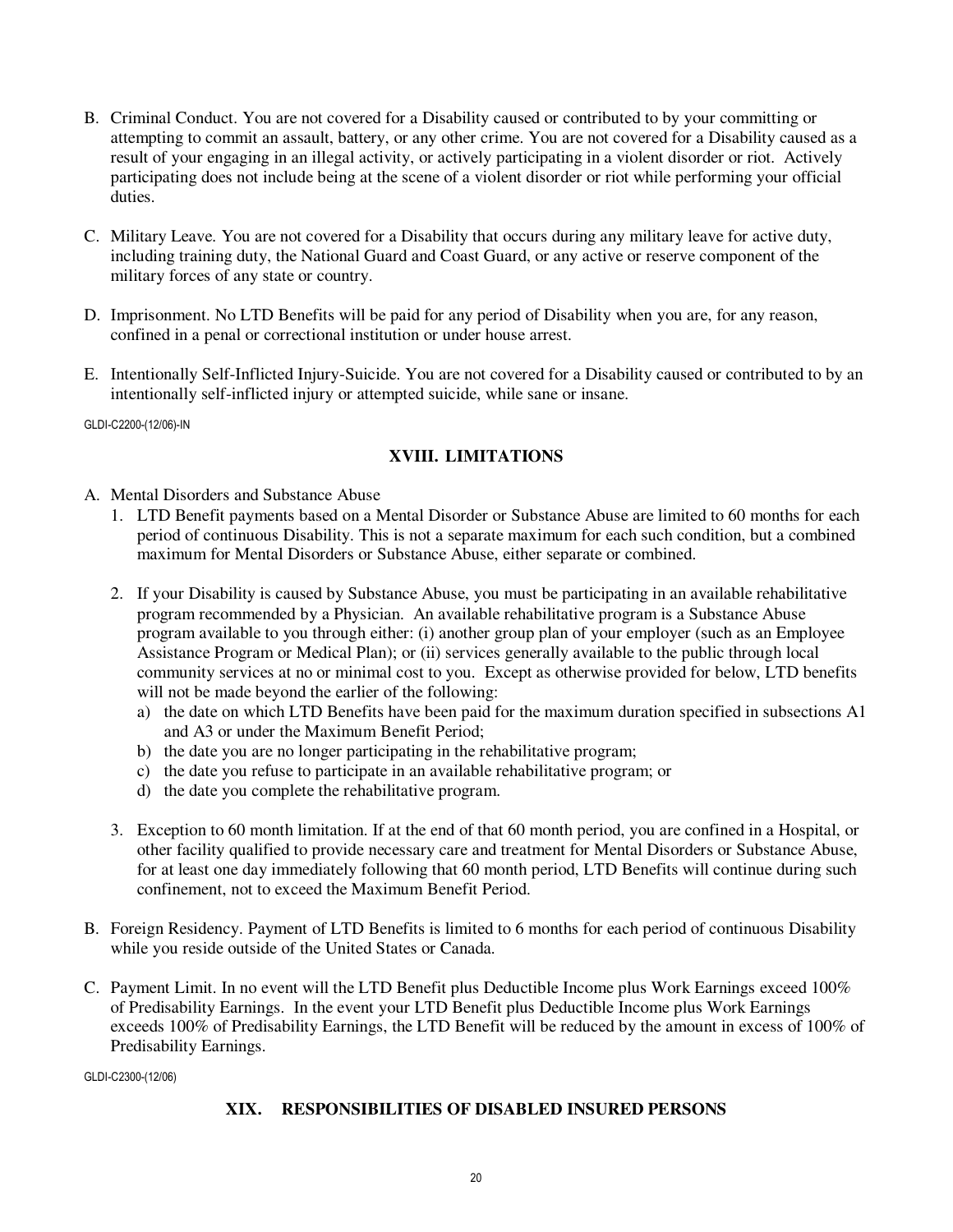- A. Your Obligations During A Period Of Disability
	- 1. You must make a good faith effort to recover from, or reduce the severity of, your Disability and the resulting loss of income, or you will forfeit benefits. The Group Policy requires you to take a variety of actions in this regard, including, but not limited to, the following:
		- a) You must accept any position within a broad definition of Own Occupation that you can perform and which your Employer or another employer makes available during the Own Occupation Period regardless of whether the compensation for such work is less than your Predisability Earnings. The income earned will be treated as Work Earnings.
		- b) You must arrange for and use the Regular Care of a Physician. In addition, you must pursue any reasonable medical procedure or treatment that would likely improve your condition or end your Disability, and that does not pose unreasonable risks.
		- c) You must submit periodic evidence from your Physician that substantiates, to our satisfaction, that you remain Disabled. This required evidence includes, but is not limited to, objective medical and/or psychiatric evidence from a Physician that confirms your Disability. Subjective complaints alone will not be considered conclusive evidence of a Disability. The attending Physician must be able to provide objective medical evidence to support his/her opinion as to why you are not able to perform the Material Duties of your Own Occupation or Any Occupation. You must obtain and provide this information at your own expense.
		- d) Where they exist, you must engage in appropriate medical and/or occupational rehabilitation programs that are reasonably expected to enable you to return to work. You must notify us when you participate in such a program.
		- e) You must appeal denials of Deductible Income and actively pursue such appeals in good faith.
		- f) You must promptly provide us with all information that we reasonably decide is necessary to verify and administer your claim for benefits.
	- 2. Return to Work Responsibility
		- a) During the Own Occupation Period, no LTD Benefits will be paid for any period of Disability when you are able to work in your Own Occupation and able to earn at least 80% of your Predisability Earnings, but you elect not to work.
		- b) During the Any Occupation Period, no LTD Benefits will be paid for any period of Disability when you are able to work in Any Occupation and are able to earn at least 80% of your Predisability Earnings, but elect not to work.
		- c) Any earnings you receive from work you perform, or that you could receive if you worked as much as you are able to considering your Disability, that are less than 100% of your Predisability Earnings will be treated as Work Earnings.
	- 3. Duty to Furnish Information. To receive benefits under the Group Policy, you must authorize and direct medical care providers and sources of earnings or Deductible Income to provide us with all information and records that we reasonably determine to be relevant to the determination of benefits or eligibility for benefits. We do not pay fees charged for submitting this information to us. Any such costs will be your responsibility.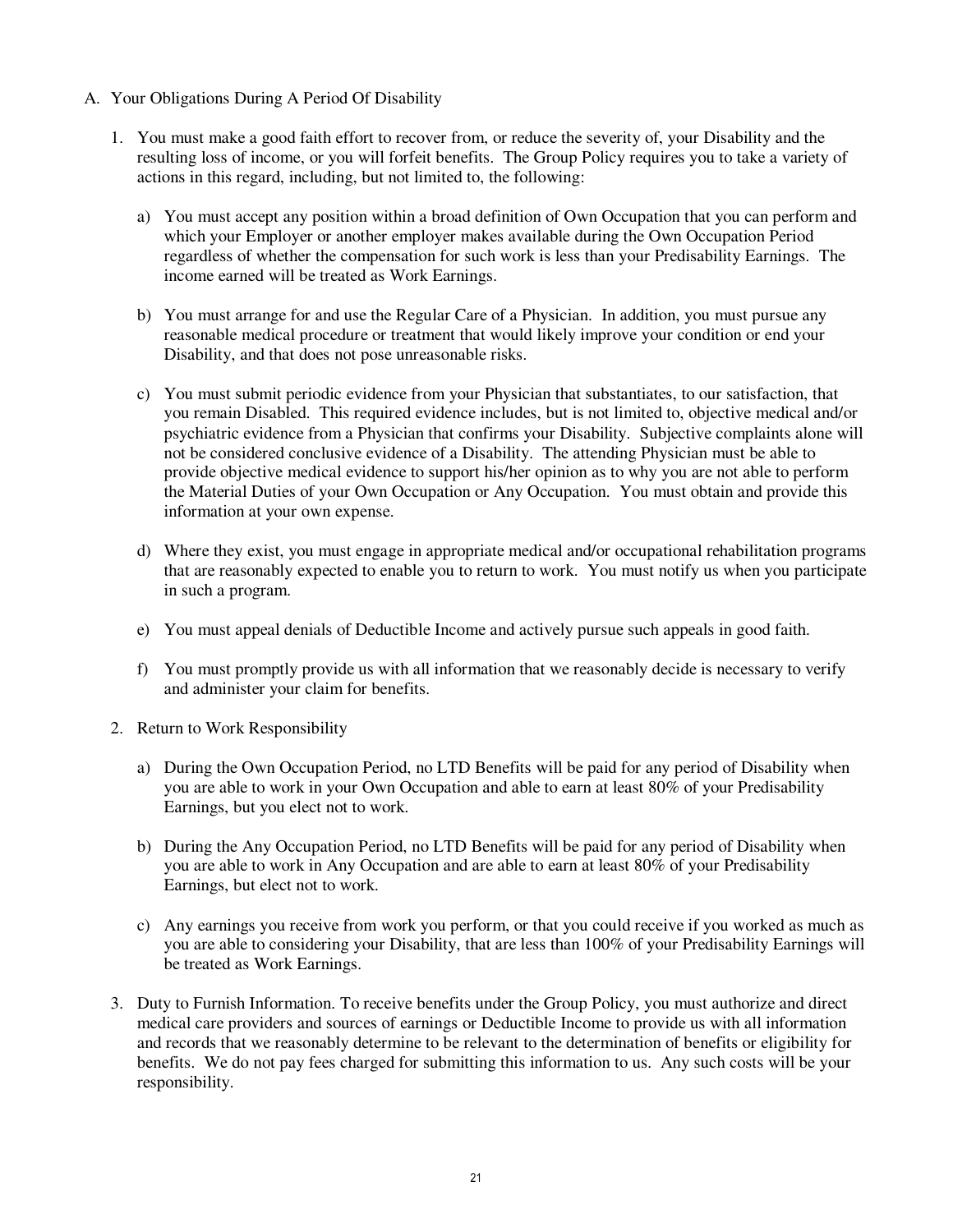- B. Our Right to Examine. We may require you to be examined by a Physician, other medical practitioner and/or vocational expert of our choice, in addition to your obligation to be under the Regular Care of a Physician as specified above. In such case, we will pay for the additional examination. You must cooperate fully with the Physician, medical practitioner or vocational expert and give full effort to such examinations. We can require an examination as often as it is reasonable to do so. We may also require you to be interviewed by an authorized Company representative.
- C. Insured Person's Failure to Comply
	- 1. We have the right to suspend benefits during any portion of a Disability in which you fail to comply with any of the requirements set forth in this Certificate.
	- 2. We have the further right to terminate irrevocably all further benefits under the Group Policy when benefits have been suspended for a period of 6 consecutive months due to your failure to comply with any of the requirements of the Group Policy.

GLDI-C2400-(12/06)

# **XX. CLAIMS**

- A. Notice of Claim
	- 1. Written notice of claim should be given to us within 20 days of the date the Elimination Period ends, if that is possible. If that is not possible, you must notify us as soon as it is reasonably possible to do so.
	- 2. When we receive a written notice of claim, we will send you our claim forms for filing Proof of Loss. If you do not receive the forms within 15 days after written notice of claim is sent, you can send us written Proof of Loss without waiting for the forms.
- B. Proof of Loss
	- 1. Proof of Loss means all the information necessary to determine that a loss occurred:
		- a) for which the Group Policy provides benefits; and
		- b) which is not subject to any exclusions; and
		- c) which meets all other conditions for benefits.
	- 2. Written Proof of Loss must be furnished to us at our home office no later than 90 days after the end of the Elimination Period. If it is not possible to give proof within this time limit, it must be given as soon as reasonably possible, but not later than one year following the end of the 90 day period. These limits will not apply while an Insured Person lacks legal capacity.
	- 3. Any items we may reasonably require in support of a claim, such as completed claims statements and a signed authorization for us to obtain information including tax information, must be submitted at your expense. If the required documentation is not provided within 60 days after we mail our request, your claim may be denied. No benefits will be paid until we receive Proof of Loss satisfactory to us.
- C. Investigation of Claim
	- 1. We may investigate a claim at any time.
	- 2. At our expense, we may have you examined at reasonable intervals by specialists of our choice. We may deny or suspend benefits if you fail to attend an examination, give full effort or cooperate with the examiner.
- D. Payment of Claims
	- 1. We will pay LTD Benefits within 30 days after we receive satisfactory Proof of Loss, but not before satisfaction of the Elimination Period.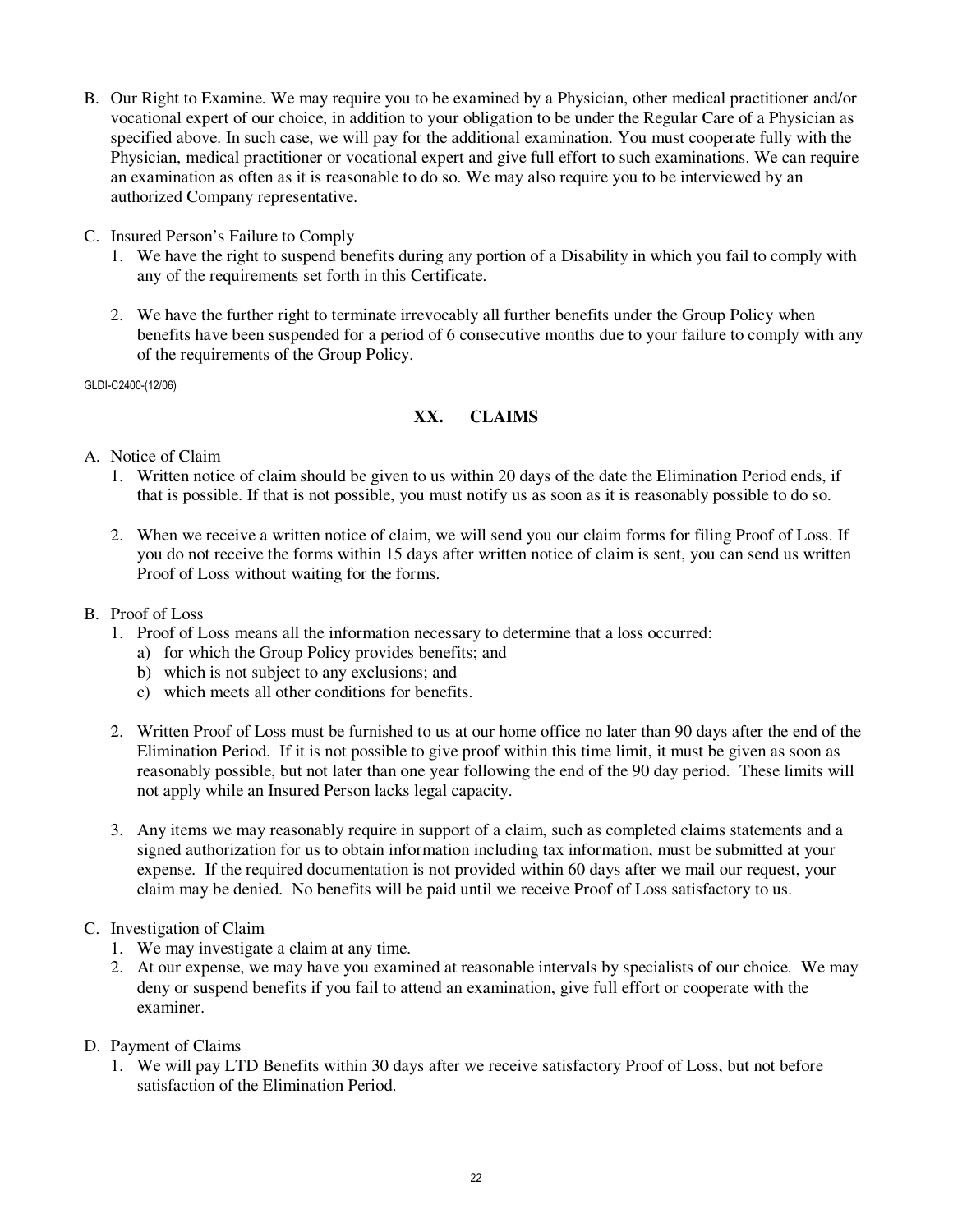- 2. Claim Payment Method. LTD Benefit payments that you qualify for will be paid to you as specified in the "Schedule of Benefits". Payments for partial weekly benefits will be pro-rated based on a 7 day week. Payments for partial monthly benefits will be pro-rated based on a 30 day month.
- 3. LTD Benefits payable at the time of your death will be paid to the person(s) receiving the "Survivor Benefit" if applicable. If no "Survivor Benefit" is paid, the unpaid LTD Benefits will be paid to your estate.
- E. Notice of Adverse Decision on Claim
	- 1. We will notify you of an adverse benefit determination within a reasonable period of time, but not later than 45 days after we receive satisfactory Proof of Loss. This period may be extended by us for up to 30 days, provided that we determine that such an extension is necessary due to matters beyond our control, and provided that we notify you prior to the end of the initial 45 day period, of the circumstances requiring the extension of time and the date by which we expect to render a decision.
	- 2. If, prior to the end of the first 30 day extension period, we determine that, due to matters beyond our control, a decision cannot be rendered within that extension period, the period for making the determination may be extended for up to an additional 30 days, provided that we notify you prior to the expiration of the first 30 day extension period, of the circumstances requiring the extension and the date as of which we expect to render a decision.
	- 3. In the case of any extension, the notice of extension will specifically explain the standards on which entitlement to a benefit is based, the unresolved issues that prevent a decision on the claim and the additional information needed to resolve those issues. You will be given at least 45 days within which to provide the specified information.
	- 4. If we deny any part of your claim, you will receive a written notice of denial containing the following:
		- a) the reasons for our decision;
		- b) reference to the provisions of the Group Policy on which our decision is based;
		- c) a description of any additional information needed to support your claim;
		- d) information concerning your right to a review of our decision.
- F. Review Procedure
	- 1. If all or part of a claim is denied, you may request a review. A request for a review must be in writing and received by us within 120 days after you receive notice of the denial.
	- 2. You may send us written comments or other items to support the claim and may review any nonprivileged information that relates to the request for review.
	- 3. We will review the claim promptly after we receive the request. We will send you a notice of our decision within 45 days after we receive the request, unless special circumstances require an extension. If we determine that an extension of time for processing is required, written notice of the extension will be furnished to you prior to the expiration of the initial 45 day period. In no event will such extension exceed a period of 60 days from the end of the initial period.
- G. Assignment. The rights and benefits under the Group Policy are not assignable.

GLDI-C2500-(12/06)- IN

#### **XXI. RIGHT TO REIMBURSEMENT**

A. If we make benefit payments to you in excess of the amounts required by the provisions of this Group Policy or, if you receive retroactive benefits from any Deductible Income source for periods of time during which we paid benefits to you, you must reimburse us for any such excess, duplicate, or erroneous payments.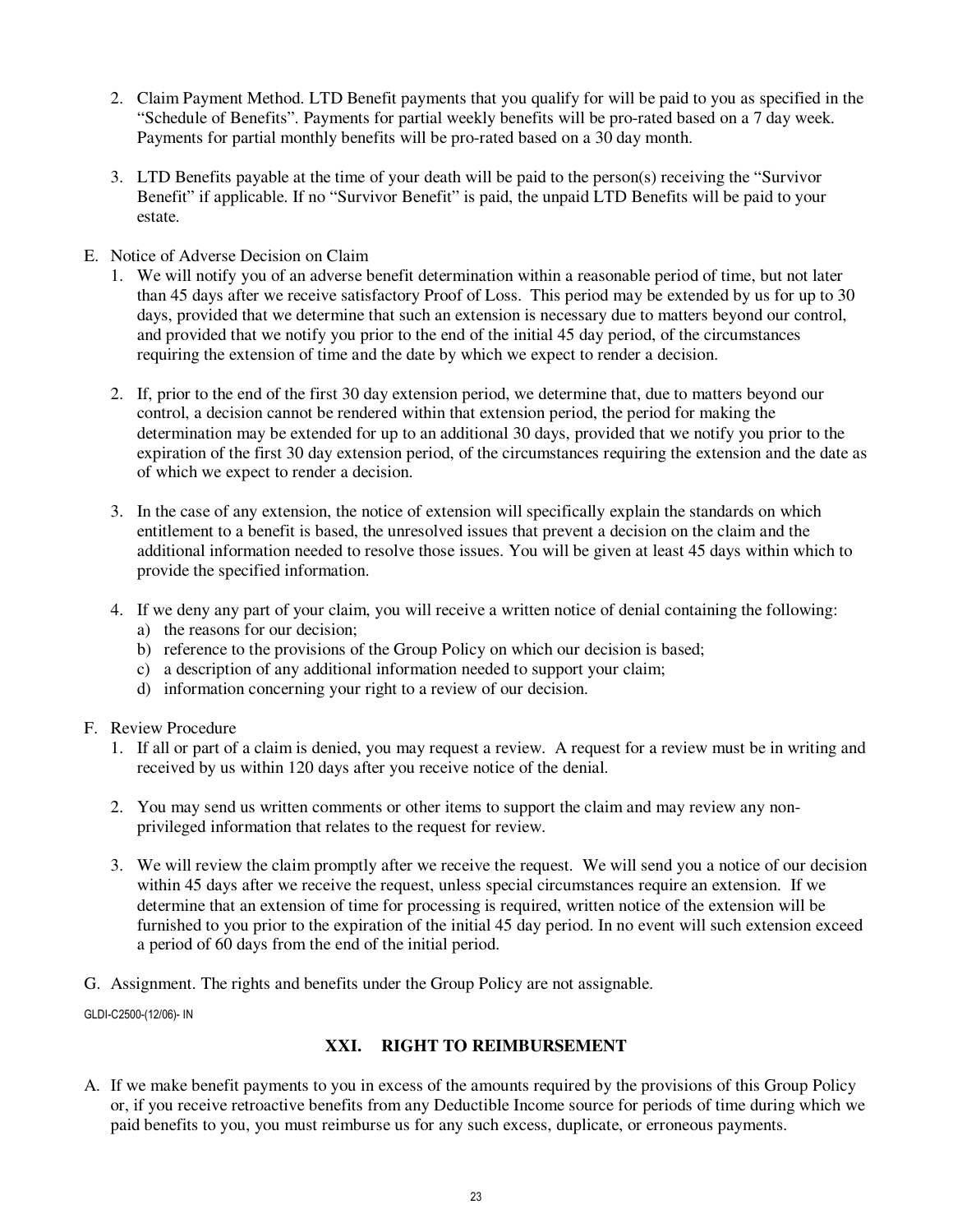- B. Before any LTD Benefits are paid to you, you must execute and deliver to us a Reimbursement Agreement, provided by us, setting forth specific terms of reimbursement.
- C. Upon request, you must execute and deliver to us such documents as may be required, and do whatever else may be necessary, to secure our rights to recover any excess, duplicate, or erroneous payments.
- D. You must reimburse us in a satisfactory and timely manner for any payments made to which you were not entitled under the terms of this Policy. Such reimbursement will be due and payable immediately upon our notification to you. At our option, subsequent payment of benefits or the refund of any premium owed to you by us may be reduced or applied by us directly toward such reimbursement obligation. If you delay in notifying us of your receipt of Deductible Income or in making reimbursement to us, we will have the right to charge interest at a reasonable rate on the delinquent amount owed to us.
- E. Our acceptance of premium or other fees, or our providing or paying of benefits, does not constitute a waiver of our rights to enforce the provisions of this section in the future. The provisions of this section are in addition to, and not in lieu of, any other rights or remedies available to us at law or in equity.
- F. The Minimum Monthly Benefit may be applied to recover an outstanding overpayment.

GLDI-C2600-(12/06)

## **XXII. SUBROGATION**

- A. If LTD Benefits are paid or payable to you under the Group Policy as the result of any act or omission of a third party, we will be subrogated to all rights of recovery you may have in respect to such act or omission. You must execute and deliver to us such instruments and papers as may be required and do whatever else is needed to secure such rights. You must avoid doing anything that would prejudice our rights of subrogation.
- B. If you notify us before filing suit or settling your claim against such third party, the amount to which we are subrogated will be reduced by a pro rata share of your costs of recovery, including reasonable attorney fees. If suit or action is filed, we may record a notice of payments of LTD Benefits and such notice will constitute a lien on any judgment recovered.
- C. If you or your legal representatives fail to bring suit or action promptly against such third party, we may institute such suit or action in our name or in your name. We are entitled to retain from any judgment recovered the amount of LTD Benefits paid or to be paid to you or on your behalf, together with our costs of recovery, including attorney fees. The remainder of such recovery, if any, will be paid to you or as the court may direct.

GLDI-C2700-(12/06)

## **XXIII. ALLOCATION OF AUTHORITY**

- A. Except for those functions which the Group Policy specifically reserves to the Policyowner or Employer, we have full and exclusive authority to control and manage the Group Policy, to administer claims and to interpret the Group Policy and resolve all questions arising in the administration, interpretation and application of the Group Policy.
- B. Our authority includes, but is not limited to the following:
	- 1. the right to resolve all matters when a review has been requested;
	- 2. the right to establish and enforce rules and procedures for the administration of the Group Policy and any claim under it;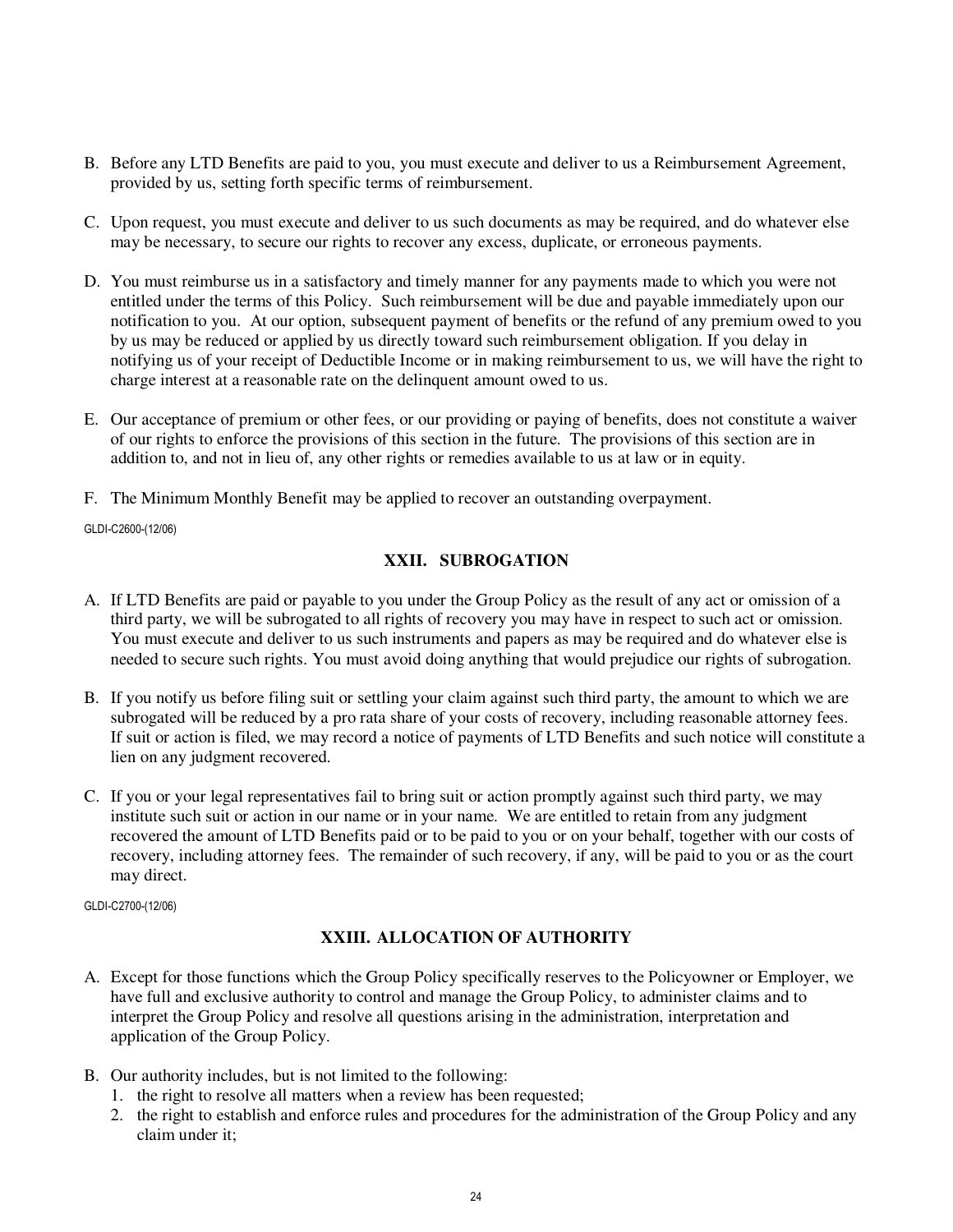- 3. the right to determine the following:
	- a) eligibility for insurance;
	- b) entitlement to benefits;
	- c) the amount of benefits payable;
	- d) the sufficiency and the amount of information we may reasonably require to determine a., b., or c., above.
- C. Subject to the review procedures of the Group Policy, any decision we make in the exercise of our authority is conclusive and binding.

GLDI-C2800-(12/06)

## **XXIV. TIME LIMITS ON LEGAL ACTIONS**

- A. No action at law or in equity may be brought until 60 days after we have received Proof of Loss. No such action may be brought more than three years after the earlier of the following:
	- 1. the date we receive Proof of Loss;
	- 2. the time within which Proof of Loss is required to be given.

GLDI-C2900-(12/06)

## **XXV. INCONTESTABILITY PROVISIONS**

- A. Incontestability of Insurance
	- 1. Any statement made to obtain or to increase insurance is a representation and not a warranty.
	- 2. No misrepresentation will be used as a basis for reducing or denying a claim or contesting the validity of insurance unless:
		- a) the insurance would not have been approved if we had known the truth; and
		- b) we have given you or any other person claiming benefits a copy of the signed written instrument which contains the misrepresentation.
	- 3. After insurance has been in effect for two years during the lifetime of the Insured Person, we will not use a misrepresentation as a basis for reducing or denying a claim, unless it was a fraudulent misrepresentation.
- B. Incontestability of the Group Policy or Employer Coverage under the Group Policy
	- 1. Any statements made by the Policyowner to obtain the Group Policy or made by an Employer to obtain coverage under the Group Policy is a representation and not a warranty.
	- 2. No misrepresentation by the Policyowner or your Employer will be used as a basis for denying a claim, or for denying the validity of the Group Policy or your Employer's coverage under the Group Policy unless:
		- a) the Group Policy would not have been issued or your Employer's coverage under the Group Policy would not have been approved if we had known the truth; and
		- b) we have given the Policyowner or Employer a copy of a written instrument signed by the Policyowner or Employer which contains the misrepresentation.
	- 3. The validity of the Group Policy or your Employer's coverage under the Group Policy will not be contested after it has been in force for two years, except for nonpayment of premiums or fraudulent misrepresentations.

GLDI-C3000-(12/06)

## **XXVI. CLERICAL ERROR AND MISSTATEMENT**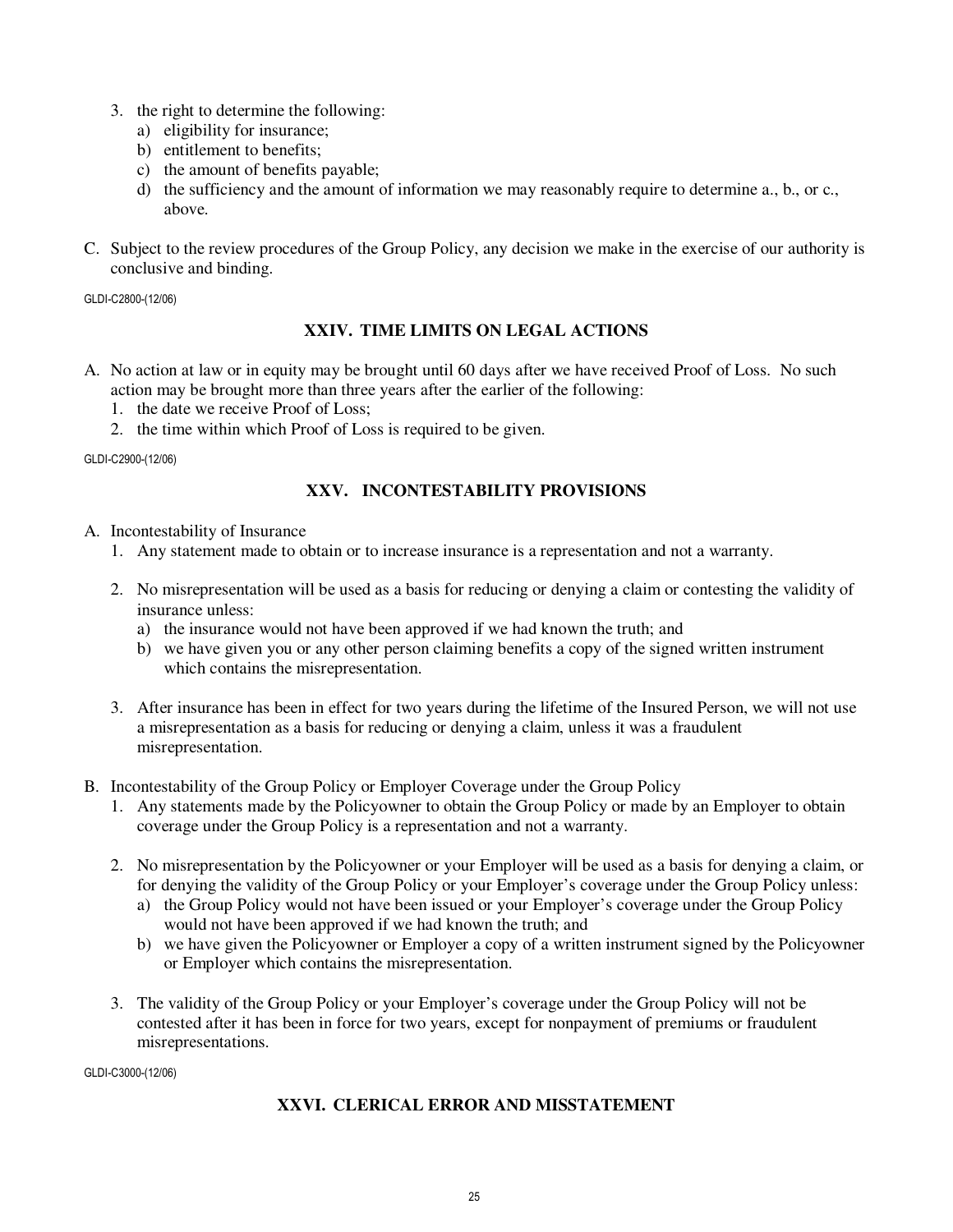## A. Clerical Error

- 1. Clerical error by us, the Policyowner, your Employer, or their respective employees or representatives will not:
	- a) cause a person to become insured under the Group Policy or a provision of it.
	- b) invalidate insurance otherwise validly in force.
	- c) continue insurance otherwise validly terminated.
	- d) cause an Employer to obtain coverage under the Group Policy or a provision of it.
- 2. In the event that a clerical error results in an incorrect rate, we reserve the right to adjust the rate accordingly.
- B. The payment of premium, by itself, will not obligate us to provide benefits to anyone who is not eligible for coverage under the Group Policy.
- C. Your Employer acts on its own behalf as your agent, and not as our agent. Your Employer has no authority to alter, expand or extend our liability or to waive, modify or compromise any defense or right we may have under the Group Policy.
- D. Misstatement of Age or Gender
	- 1. If the age or gender, or both, of a person has been misstated, we will make an equitable adjustment of premiums, benefits or both. The adjustment will be based on:
		- a) the amount of insurance based on the correct age and gender; and
		- b) the difference between the premiums paid and the premiums which would have been paid if the age and gender had been correctly stated.

GLDI-C3100-(12/06)

## **XXVII. FRAUD**

A. It is unlawful to knowingly provide false, incomplete or misleading facts or information with the intent of defrauding us. An application for insurance or claim containing any materially false or misleading information may lead to reduction, denial or termination of benefits or coverage under the Group Policy and recovery of any amounts we have paid.

GLDI-C3200-(12/06)

## **XXVIII. TERMINATION OR AMENDMENT OF THE GROUP POLICY AND EMPLOYER COVERAGE**

- A. The Group Policy may be terminated, changed or amended in whole or in part by us or the Policyowner according to the terms of the Group Policy. Any such change or amendment may apply to current or future Employers and Eligible Persons covered under the Group Policy or to any separate classes or categories thereof. An Employer's coverage under the Group Policy may be terminated, changed or amended in whole or in part by us or the Employer according to the terms of the Group Policy.
- B. We may change the Group Policy and any Employer's coverage under the Group Policy in whole or in part when any change or clarification in law or governmental regulation affects our obligations under the Group Policy, or with the Policyowner's or Employer's consent.
- C. We may terminate an Employer's coverage on any premium due date by giving the Employer not less than 31 days advance notice. An Employer may terminate coverage under the Group Policy in whole, and may terminate insurance for any class or group of Eligible Persons, at any time by giving us advanced written notice at least 31 days prior to such termination. Insurance will terminate automatically for nonpayment of premium.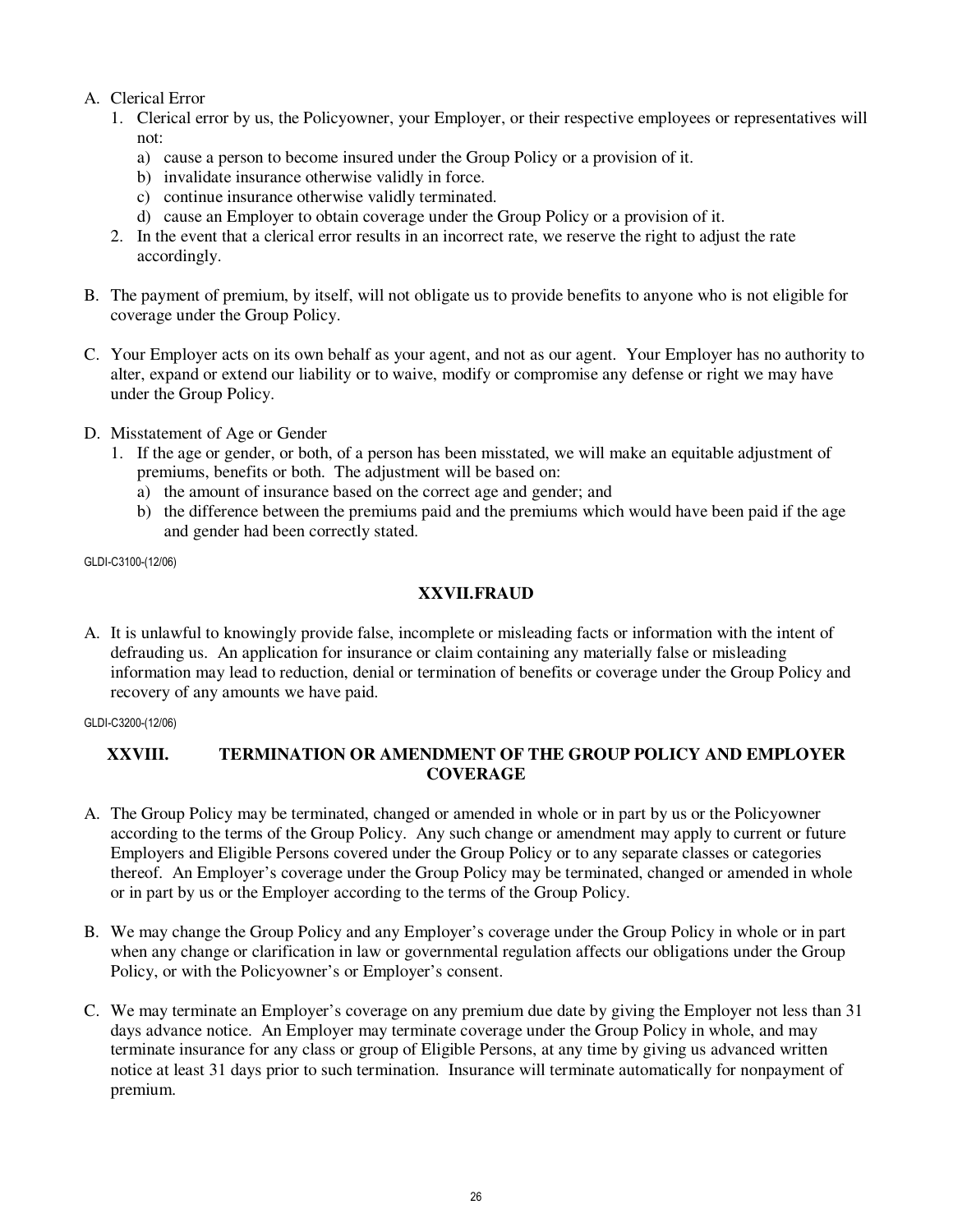D. Benefits are limited to the terms of your Employer's coverage under the Group Policy, including any valid amendments. No change or amendment of your Employer's coverage will be valid unless it is approved in writing by one of our executive officers and delivered to your Employer. The Policyowner, your Employer and their respective employees or representatives have no right or authority to change or amend the Group Policy or your Employer's coverage under the Group Policy or to waive any terms or provisions thereof without our signed, written approval.

GLDI-C3300-(12/06)

## **XXIX. COST OF LIVING ADJUSTMENT (COLA) BENEFIT**

- A. You are eligible for a COLA Benefit if you are receiving LTD Benefits under the Group Policy, and, as of March 1st, have received 12 months of paid LTD Benefits.
- B. On each March 1st on which you are eligible for the COLA Benefit, your COLA Benefit will be determined by multiplying your LTD Benefit by the COLA Factor for that year as determined below.
- C. Determining your COLA Factor:
	- 1. On the first March 1st on which you are eligible for the COLA Benefit, your COLA Factor means the percentage rate of increase, expressed as a decimal, in the CPI-W as published by the U.S. Department of Labor for the prior calendar year, plus one.
	- 2. Each subsequent March 1st on which you are eligible for the COLA Benefit, your COLA Factor for determining the COLA Benefit for the year beginning on that March 1st will be the COLA Factor as determined for the then current year using the method in paragraph 1 above, multiplied by all of the COLA Factors determined for previous years in which you were eligible for the COLA Benefit, rounded to four decimal places.
- D. If the rate of the CPI-W decreases, your LTD Benefit may reduce accordingly; however, such adjustments will never reduce your LTD Benefit below the amount which would be payable if this COLA Benefit did not exist.
- E. A COLA Benefit will not be payable during a period of employment under a Rehabilitation Plan.
- F. In no event will the combined LTD Benefit and COLA Benefit exceed the Maximum Monthly Benefit.
- G. The COLA Benefit will apply only to LTD Benefits for which you are eligible. If you receive retroactive benefits from any Deductible Income source for periods of time during which we paid a COLA Benefit to you, such COLA payments must be reimbursed to us pursuant to the "Right to Reimbursement" section of the Group Policy.
- H. This COLA Benefit will not apply if your LTD Benefit equals the Minimum Monthly Benefit.

GLDI-C5400-(12/06)

#### **XXX. REHABILITATION BENEFIT**

A. While you are Disabled, you may qualify to participate in a Rehabilitation Plan. **Rehabilitation Plan** means a written plan, program or course of medical treatment or vocational training or education that is intended to prepare you to return to work full time.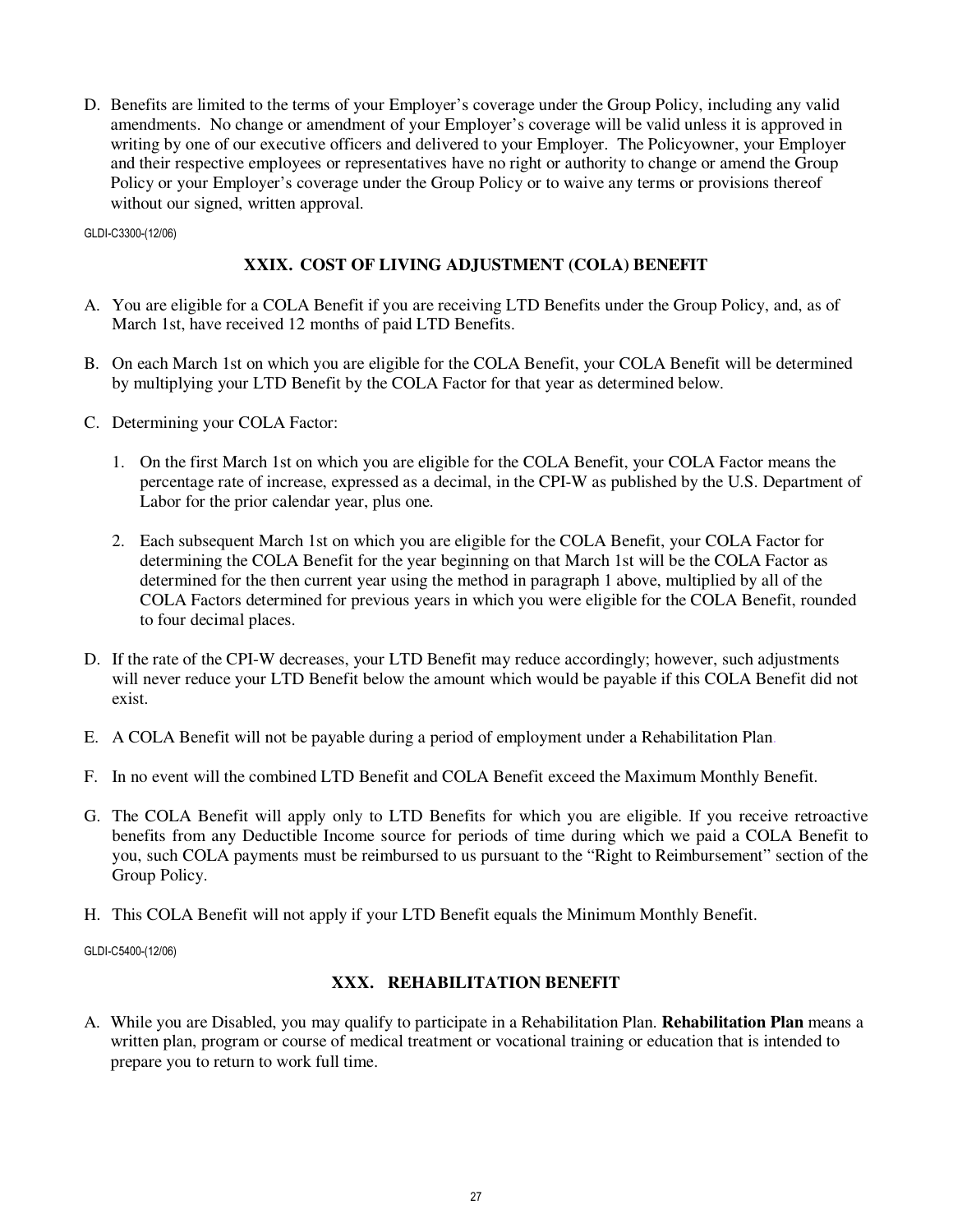- B. To participate in a Rehabilitation Plan, you must apply in a letter to us. The terms, conditions and objectives of the plan must be accepted by you and approved by us in advance. We have the sole discretion to evaluate, approve and/or terminate your Rehabilitation Plan at any time..
- C. While you are participating in an approved Rehabilitation Plan, your LTD Benefit will be reduced by 50% of any income earned by you for work done under the Rehabilitation Plan. If the sum of your Gross LTD Benefit and Work Earnings exceeds 100% of Predisability Earnings, the excess will be included in Deductible Income. At no time will LTD Benefits be paid beyond the Maximum Benefit Period or be less than the Minimum Monthly Benefit.

GLDI-C6300-(12/06)